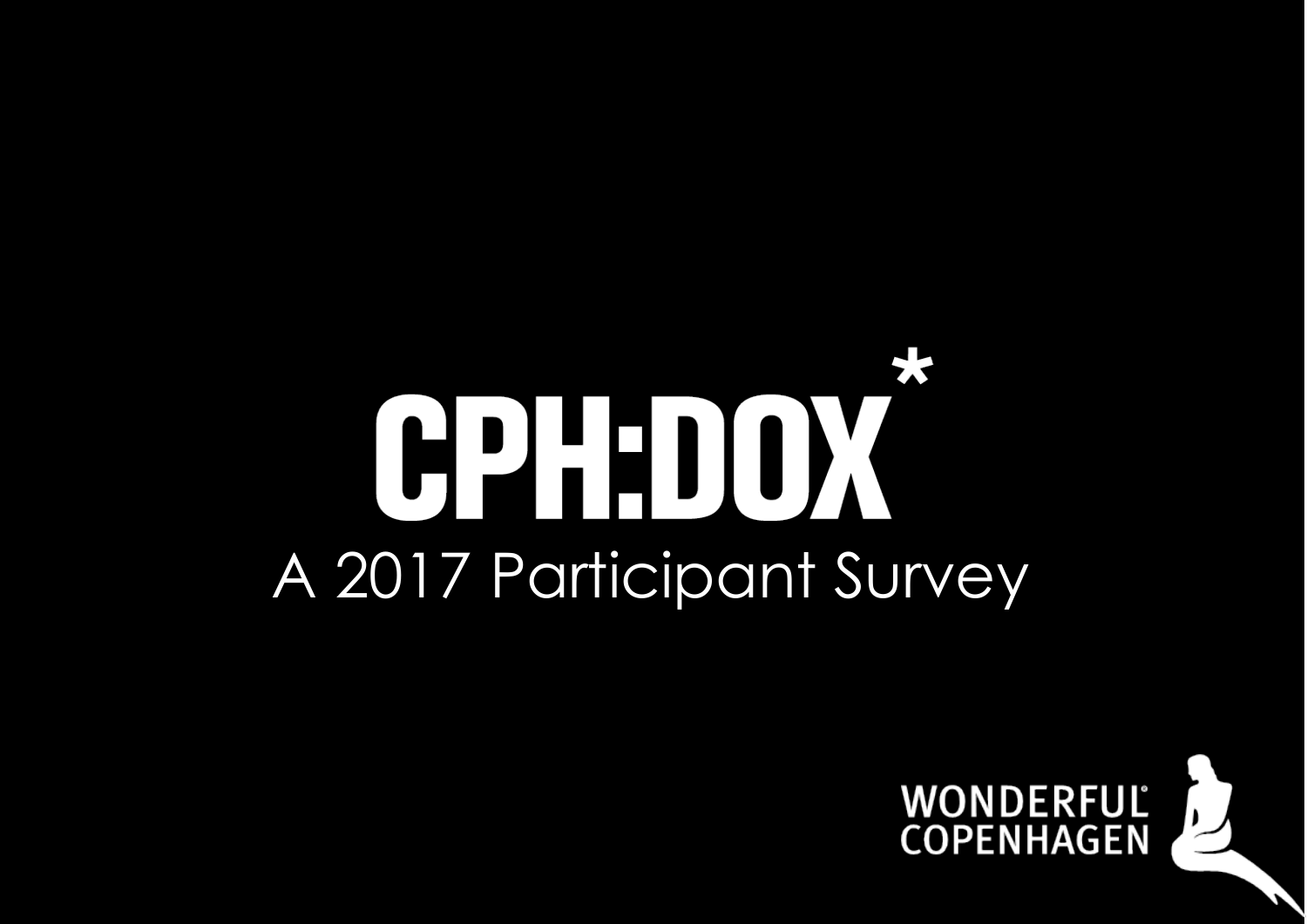## **Contents**

| Using the CPH:DOX website to find films to watch      |  |
|-------------------------------------------------------|--|
|                                                       |  |
|                                                       |  |
|                                                       |  |
|                                                       |  |
|                                                       |  |
| Industry professionals vs. documentary enthusiasts 15 |  |
|                                                       |  |
|                                                       |  |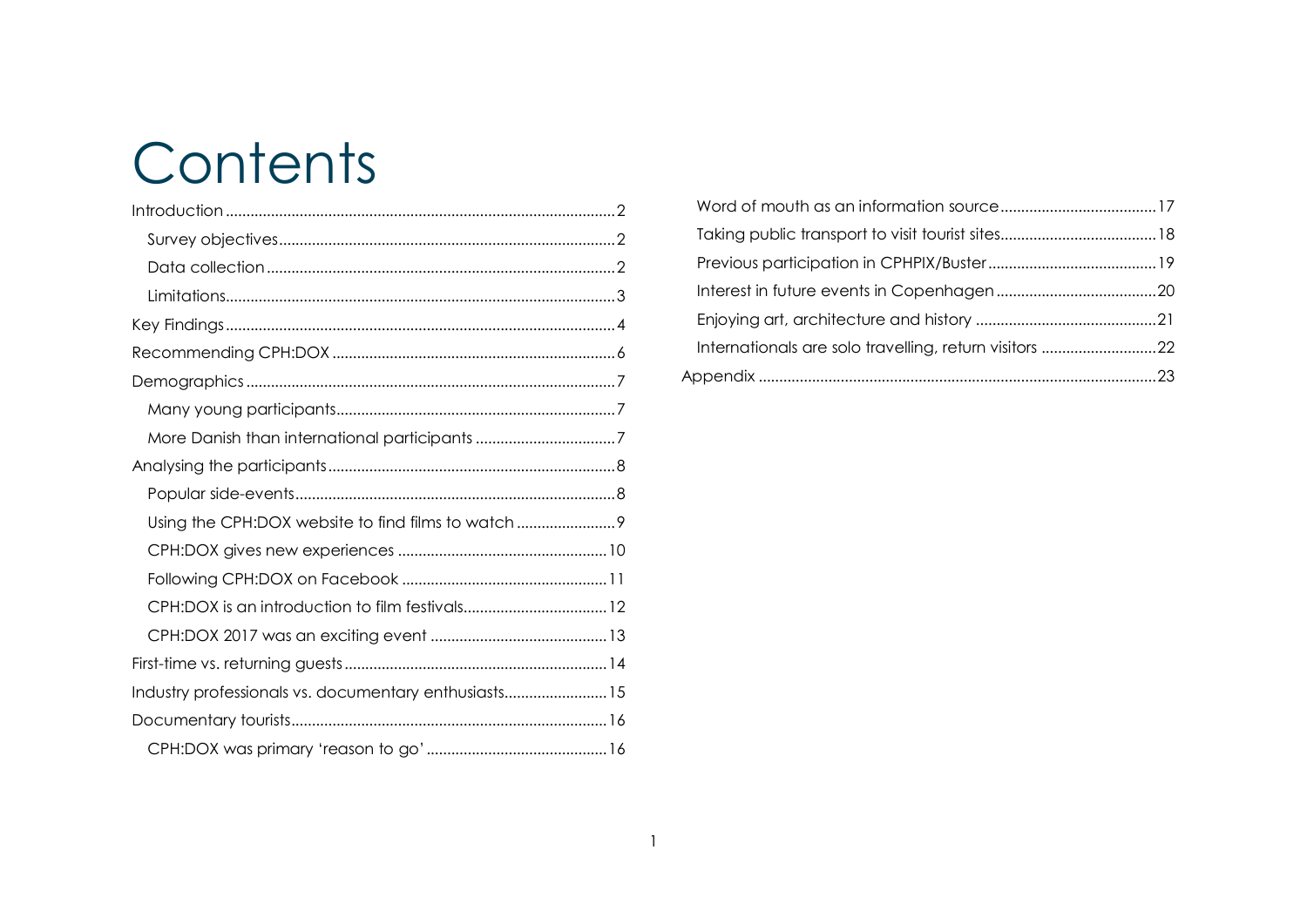## Introduction

This report focuses on the results of a survey conducted for the 2017 CPH:DOX documentary festival in Copenhagen. CPH:DOX is a yearly event where both industry professionals, as well as regular documentary enthusiasts, participate to find out what is going on in the documentary film industry.

The first CPH:DOX event took place in 2003 with 14,000 participants and has since grown to reach a record number of participants in 2015 of 91,400. Furthermore, the festival has grown from a focus purely on displaying new documentary films to also include a lot of other activities that the participants can take part in. These include, but are not limited to:

- ✓ Concerts
- $\checkmark$  Art exhibitions
- ✓ Professional seminars
- $\checkmark$  Post-showing discussion with the production crews
- ✓ Workshops
- $\checkmark$  And several other activities

This year's CPH:DOX took place from the 15<sup>th</sup> of March to the 25<sup>th</sup> of March 2017.

#### <span id="page-2-0"></span>Survey objectives

The survey had two main objectives. Firstly, the survey was meant to give CPH:DOX insight into the participants' experience and satisfaction with the event, their participation in the different activities offered by CPH:DOX, as well as their suggestions for improvements that can be made to help CPH:DOX grow and evolve into the best documentary film festival it can be. Secondly, the survey was meant to give insight into the opinions

and preferences of the tourists who visited Copenhagen in order to participate in the event, to find out what their experience with Copenhagen was, which activities they took part in, while in the city, and whether they would like to return to Copenhagen in the future.

The survey included questions to cover all of these aspects of the CPH:DOX participants' experience with both the event and the city of Copenhagen and this report will supply an in-depth analysis of these results seeking to highlight important and noteworthy findings about the participants.

#### <span id="page-2-1"></span>Data collection

The data was collected through an online survey. Participants of the 2017 CPH:DOX were asked, when they signed up for the event, whether they would like to also participate in a survey about their experiences and satisfaction with the event. Those who agreed received an e-mail invitation with a link to the survey one week after the event ended.

Following the launch of the survey, two reminders were sent out, respectively one and two weeks after the initial invitation, to participants who had not yet completed the questionnaire.

A total of 3,115 participants received the initial invitation, (2,606 received the first reminder and 2.398 received the second). A total of 444 participants successfully completed the questionnaire, which constitutes a 14.3% response rate. Compared to other event evaluations this is considered a rather low response rate.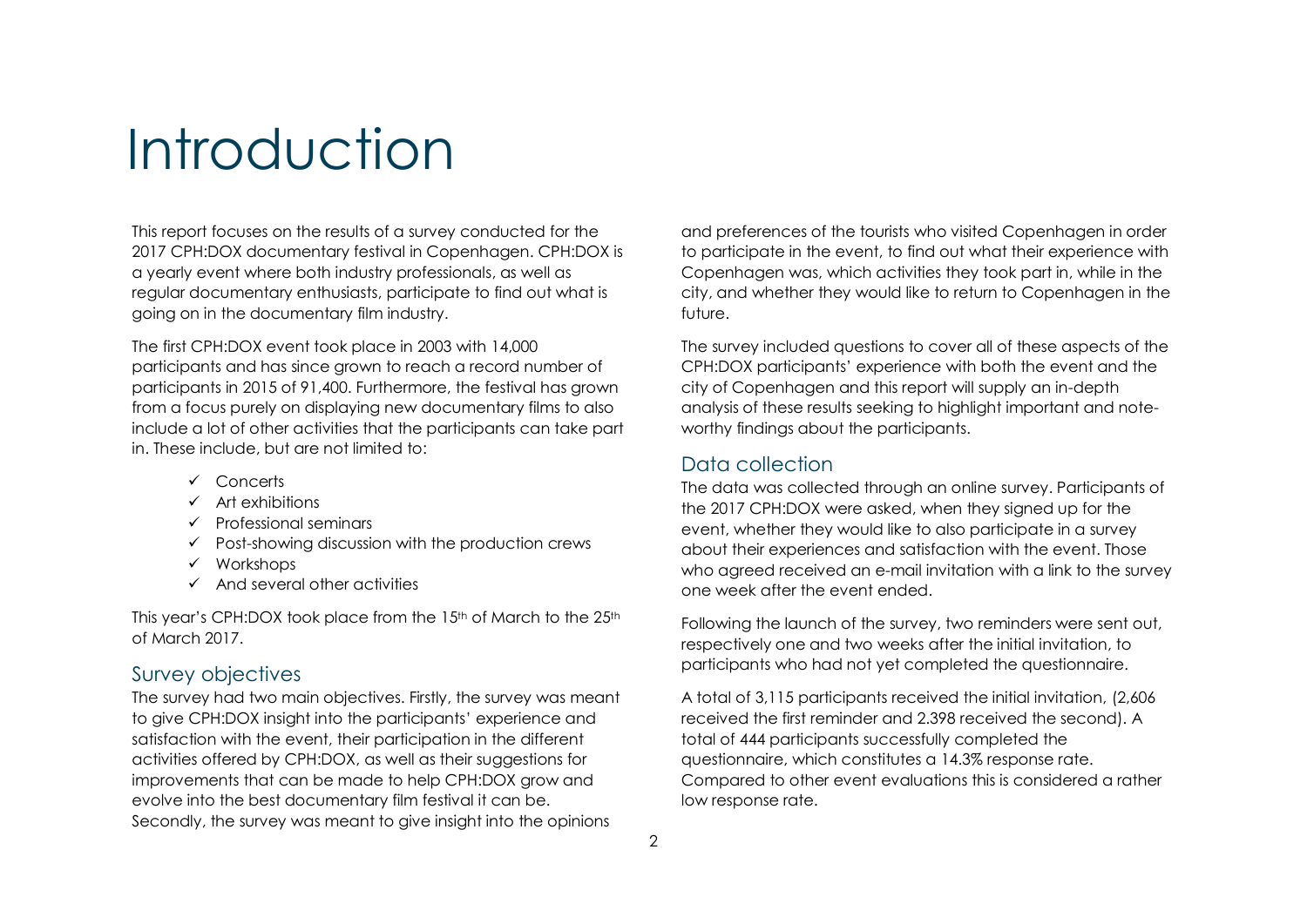#### <span id="page-3-0"></span>**Limitations**

When analysing data to find information about a group of people, it is important that the demographic composition amongst the survey participants matches the demographic composition of the entire group of CPH:DOX participants, otherwise the findings cannot be expected to show a true picture of the opinions, preferences and satisfaction of the average CPH:DOX participant.

Out of the 444 survey respondents, there were a total of 269 Danish respondents and 175 international respondents. This is, in both cases, enough for the findings to be significant for both Danish and international participants and allows for comparisons between the two groups. When looking at the specific nationality of the individual international participants, however, there are a lot of nationalities that were underrepresented in the sense that there simply were not enough respondents from the given country to assume that the answers of those respondents accurately reflect any difference in opinion compared to the rest of the survey sample. This is the case for all nationalities and as a result, comparisons will only be made between Danish and international respondents. Furthermore, 85,9% of the Danish respondents lived in the Capital Region of Denmark, which means that only 14,1% (38 individuals) of the Danish respondents lived outside of the Capital Region and as a result, it will not be possible to say whether any differences between these and the Danes who lived in the Capital Region of Denmark, are significant or not.

Looking at the age distribution of the survey respondents shows that every age group from 15-24 years old to 65+ years old are present in the sample. Only 0.9% of international respondents, however are in the 65+ age group, which limits the ability of this analysis to say anything significant about international respondents in this age group specifically. All other age groups are represented by 4.4% or more of both Danish and international respondents, with the age groups 25-34, 35-44 and 45-54 years old being the most popular amongst the survey respondents.

Looking at the respondents as a homogenous group, however, results in every age group being represented by at least 5.9% of the respondents and the age groups 25-34, 35-44 and 45-54 years old all being represented by at least 19.1% of the total number of respondents (444).

There is no official overview of the demographic distribution of the participants of the 2017 CPH:DOX, which means that the results in this survey should be viewed as an exploratory study of the survey participants' opinions and preferences, which may or may not accurately reflect the opinions and preferences of the average CPH:DOX participant. The answers will, however, be valid approximations of the opinions and preferences of the respondents who fit in the demographic groups described above.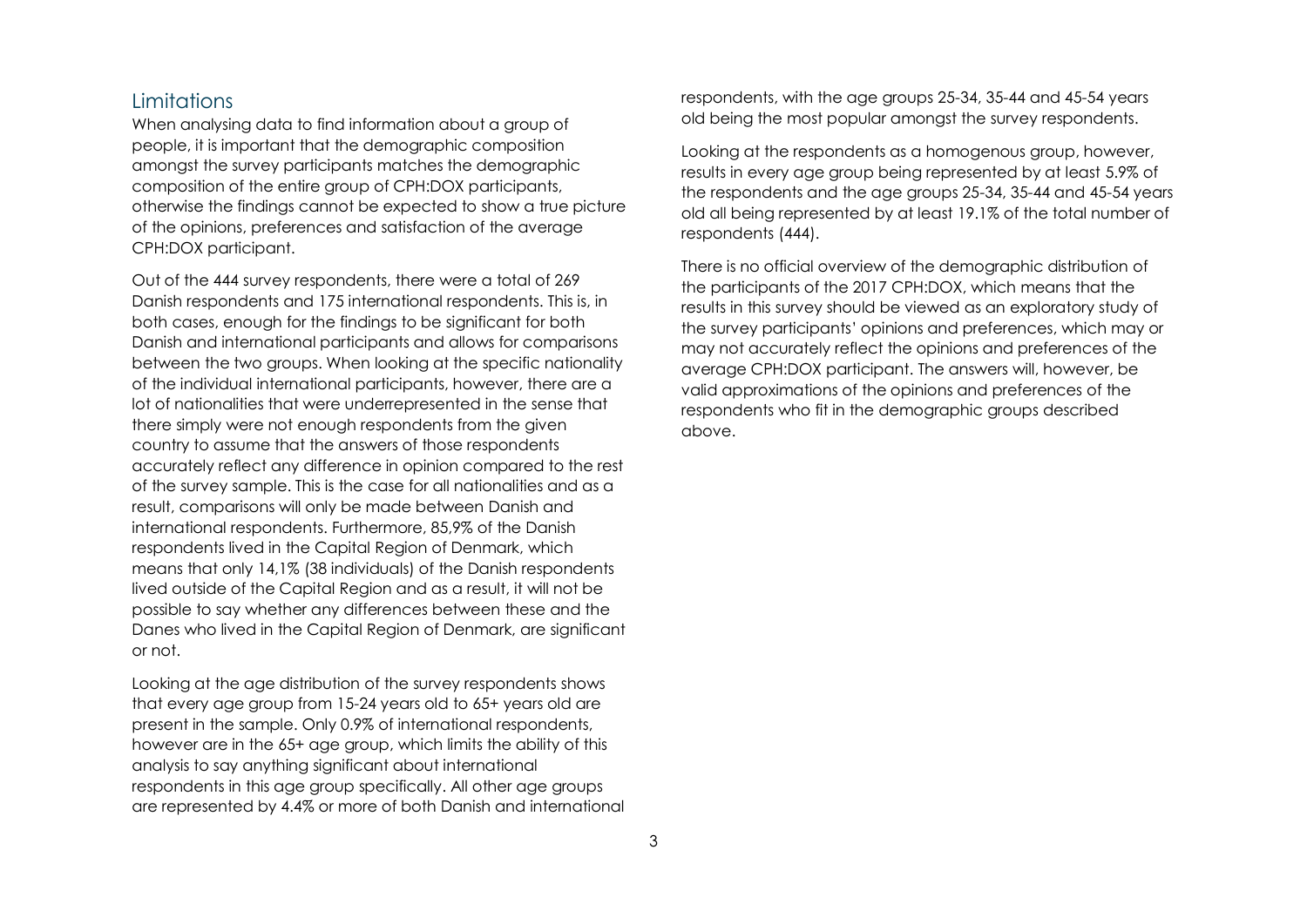## Key Findings

This section summarizes the most important findings of the survey. This is done to create a quick and easy to read overview of the main findings and can be used for future reference.

#### **Good willingness to recommend CPH:DOX**

The respondents gave CPH:DOX a Net Promoter Score (NPS) of 45. The NPS indicates the respondents' willingness to recommend the event to friends and family. A score of 45 means that there are more promoters than detractors for the event. Comparing this score to the NPS of other events with similar topics shows, however, that it is somewhat lower.

The participants' willingness to recommend the event combined with the fact that CPH:DOX offered new and different experiences to what many of the participants had tried before, could potentially be used to attract more participants through word-of-mouth communication. This could, for instance, be done by encouraging participants to share their experiences on social media with hashtags such as #NewExperiences #CPH:DOX17, which might, in turn, be seen by the participants' friends, family and colleagues who have not attended the festival before or maybe have not even heard about it. One way to encourage this kind of word-of-mouth communication about the festival could be to offer a unique experience to one or more of the participants who make the most interesting social media posts about the festival.

This could be an effective way to encourage participants to post about CPH:DOX on social media, given how many of the respondents said that some of the value of the event was that

they had new and different experiences to what they had tried before.

#### **International participants are mostly industry professionals**

80.7% of the international respondents said they either worked or studied within the film industry. This is roughly three times as many compared to the Danish respondents, of which only 28.7% said they worked or studied within the film industry.

This difference in the respondents' motivation for participating in CPH:DOX is noteworthy given that someone who is an industry professional is likely to want to experience different things from CPH:DOX than someone who is a movie enthusiast, but who does not work in the field. This, in turn, means that any promotional material that these types of participants receive needs to, if possible, be tailored to their wants and needs.

This difference in occupation was also visible in the attendance statistics for the side-event such as CPH:CONFERENCE and CPH:FORUM. Given that these side-events were primarily tailored towards industry professionals, it was attended by a higher percentage of international participants than Danish participants, since there were more industry professionals amongst the international participants.

Lastly, the fact that so many of the international participants said that part of the value that CPH:DOX offered was that they had the chance to experience Copenhagen and the city's atmosphere, this could be used in the festival's international marketing efforts by putting emphasis on the fact that the international participants can get insights into the way the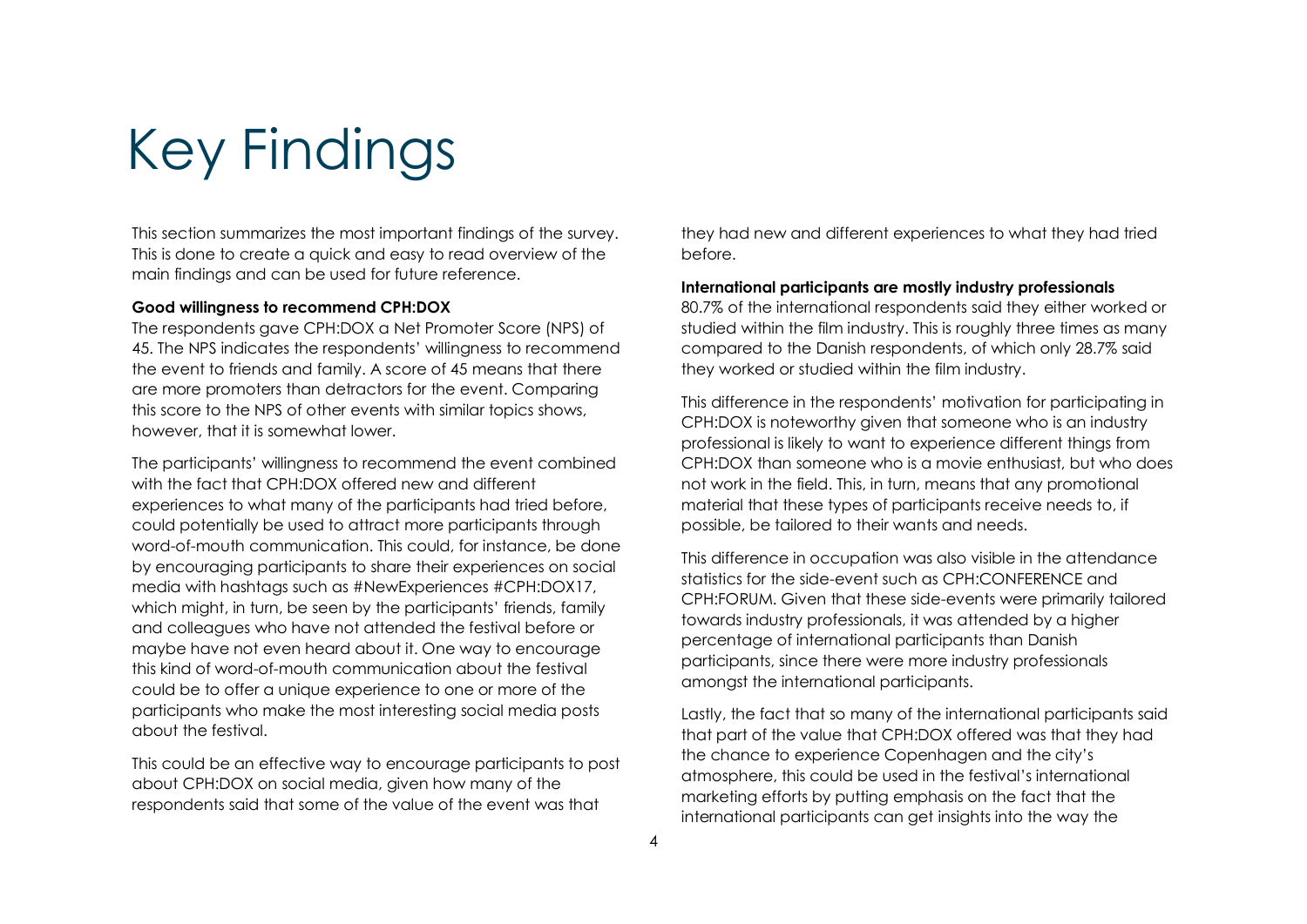documentary film industry operates in Denmark and Copenhagen specifically. This could furthermore include specific differences between the Danish industry and other international industries. These would, however, have to be researched, seeing as it was not a part of the scope of this survey.

#### **Localized value**

The Danish and international participants judged the value proposition of CPH:DOX differently. The Danish participants focused a lot on being able to experience new things as well as broadening their knowledge of social transformation, while the international participants focused a lot on Copenhagen itself, in terms of how CPH:DOX allowed them to experience the atmosphere of Copenhagen. CPH:DOX as an event the locals can be proud of was also rated highly on both of the groups' ratings of the different value propositions.

The fact that the international participants focused less on learning could be because more of them were industry professionals. This means they were likely to have more knowledge of the industry and the trends and developments within it, than a lot of the Danish participants, most of which did not work within the industry.

#### **CPH:DOX attracts international tourists to Copenhagen**

66.5% of the international respondents in this year's survey said that part of the value of CPH:DOX was that the festival made them want to return to Copenhagen in the future. This, in other words, means their experiences in Copenhagen in relation to attending CPH:DOX were good enough to make them want to return and experience more of Copenhagen.

This is good for the city of Copenhagen, but also for CPH:DOX, given that it is, presumably, likely they will return to Copenhagen in relation to future editions of CPH:DOX.

#### **CPH:DOX was an introduction to film festivals**

CPH:DOX 2017 was the first ever documentary film festival for 31.3% of the Danish and 22.2% of the international respondents. Overall, the international respondents had attended more international documentary film festivals than the Danish respondents.

Seeing as CPH:DOX was the first documentary film festival that a subset of the participants had taken part in, it creates options for cross-marketing with other film festivals. CPH:DOX could partner with other film festivals and promote them during their event, especially to participants who have not attended a film festival before, while the other film festivals could do the same during their events. This could encourage participants in one film festival to participate in others as well, thereby potentially increasing the number of new participants attending future editions of CPH:DOX.

#### **Understanding social transformation**

On average, 28.4% of the respondents said part of the value of CPH:DOX was that it broadened the horizon of the respondents in terms of social transformation. In other words, CPH:DOX helped them gain a better understanding of our constantly evolving societies. This percentage was even higher within some of the sub-groups of respondents, namely international participants and first-time participants.

This could be used in the festival's marketing material to show that the festival is up-do-date in terms of the developments in society and reflects the current situation in various aspects of different societies. Future surveys could expand on this topic to analyse why there were not more participants who thought that this was part of the value of CPH:DOX. It is, however, possible that the explanation simply is that the majority of the respondents keep themselves up-to-date on social transformations and thus were not surprised by the included documentaries' content.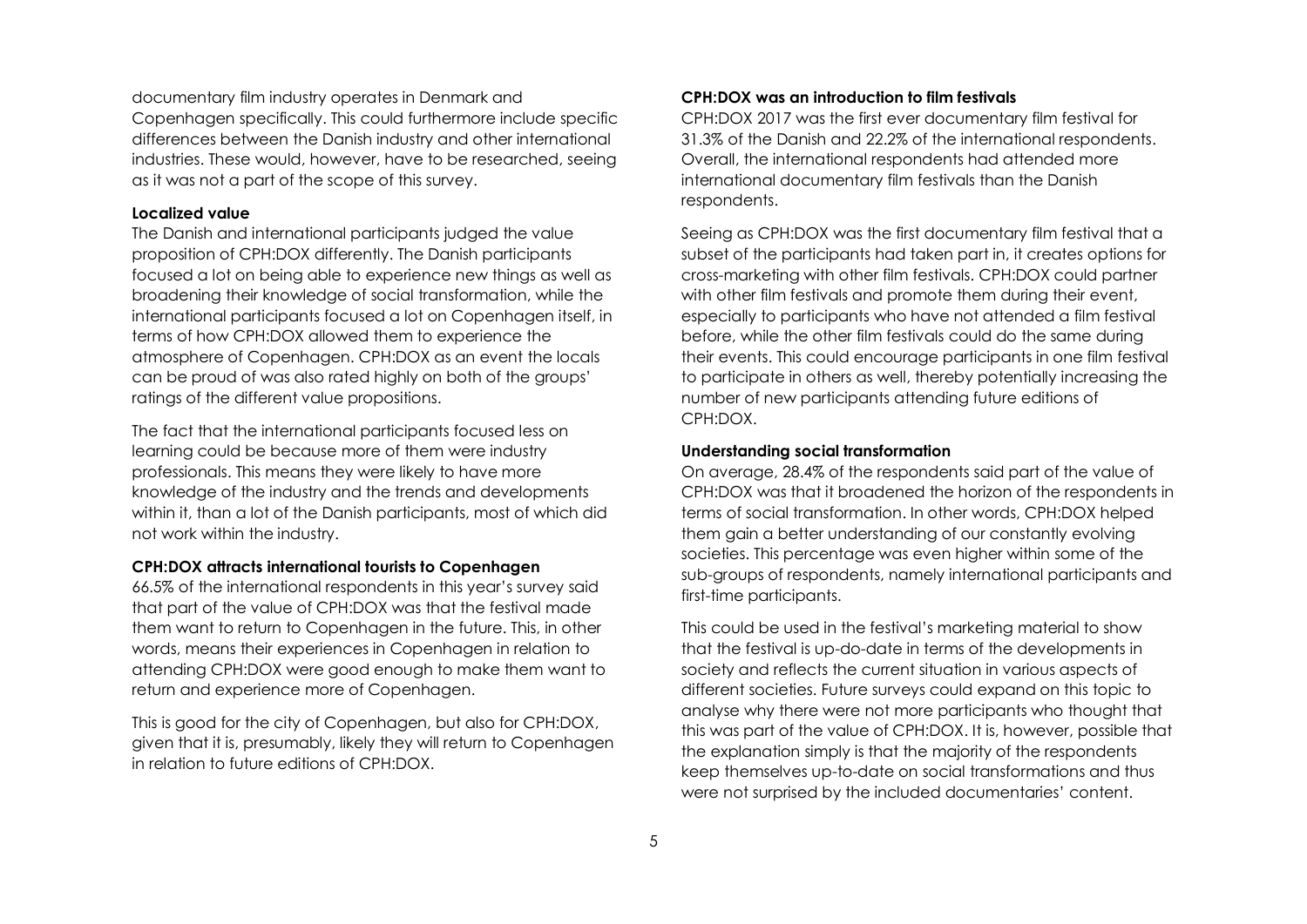## Recommending CPH:DOX

One way to measure satisfaction with an event like CPH:DOX is to calculate a so-called Net Promoter Score, or NPS, for the event. This NPS is based on a question that asks respondents how likely they are to recommend CPH:DOX to others, on a scale from 0 to 10. The respondents are then split in to three groups (Promoters, Passives and Detractors) based on their score.

The first group is the promoters, who chose a score of 9 or 10 when asked how likely they are to recommend the event to others. These respondents are considered ambassadors for the event and will generally be very likely to speak positive about and recommend CPH:DOX.

The second group is the passives, who chose a score of 7 or 8. These respondents are considered satisfied with the event, but not enough to actively promote it to others. These respondents do not have a negative impact on the reputation of the event, but they do have an effect on the final NPS. The NPS is calculated based on the difference between the number of promoters and the number of detractors relative to the total number of respondents, which means that a higher number of neutrals will lower the NPS.

The third group is the detractors, who chose a score of 6 or less. These respondents are least likely to exhibit value-creating behaviour and as such the number of detractors will have a large impact on the NPS.

The Net Promoter Score is measured on a scale from -100 to 100. A NPS of -100 means that every single respondent was a detractor and the general satisfaction with the event was very

poor, while a NPS of 100 means that every single respondent was a promoter and the general satisfaction with the event was very high. The NPS is offset by the number of passives which will have a negative impact on the NPS given that a higher number of passives increases the overall sample size and thus decreases the size of the promoters relative to the overall size of the group of respondents.

CPH:DOX achieved a NPS of 45, which means that there were more promoters amongst the survey participants, than there were passives or detractors. Specifically:

**57.2% of the survey participants were promoters 30.2% of the survey participants were passives 12.5% of the survey participants were detractors.**

This can be compared to other events that, like CPH:DOX, focus on promoting artistic abilities and creations. As an example, the 2017 Copenhagen Jazz festival achieved a NPS of 73 and the 2017 CLICK festival achieved a NPS of 48. On one hand, a score of 45 suggests that there is room for improvement for CPH:DOX, but when looking at the comments that the respondents could give in relation to their score, several respondents pointed out that they simply were not willing to recommend CPH:DOX because their friends/family either did not work in the industry or did not have the same interest in documentaries as the respondent. This is clearly a misinterpretation of the intention of the NPS and hence not too much attention should be put into this result.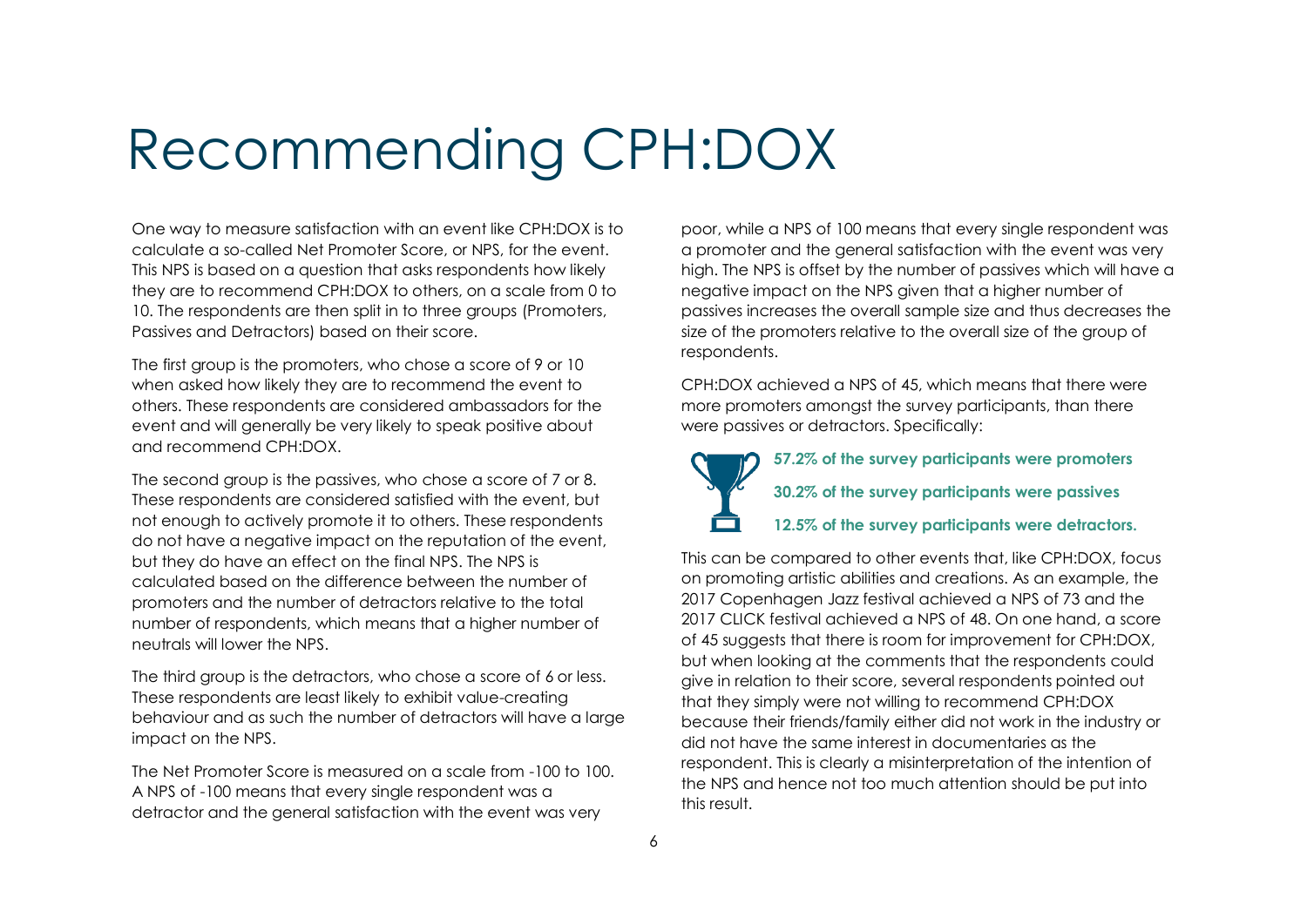## **Demographics**

This section of the report takes a closer look at the age and nationality of the survey respondents and highlights the distributions of the respondents for these variables.

#### <span id="page-7-0"></span>Many young participants

Looking at the age distributions of both the Danish and international participants in CPH:DOX 2017 shows that the most common age group was 25-34 years old, with 35-44 years old and 45-54 years old being the second and third most common age group, respectively. In other words CPH:DOX seems to be a festival that was very popular amongst younger people, with the average age of both Danish and international respondents being close to 40 years old.



28.7% of Danish respondents and 80.7% of international respondents said they either worked or studied within the industry, which also suggests that, for international participants, CPH:DOX is a festival that is mostly visited by industry professionals, while for Danish participants most people participate out of pure interest rather than participating in a professional context.

#### <span id="page-7-1"></span>More Danish than international participants

Out of the total of 444 respondents, 60.6% were Danish participants, while the remaining 39.4% were international participants.

Most of the Danish respondents (85.9%) lived in the capital region of Denmark, which suggests the festival might not be that well known outside of the capital region. Out of the remaining 14.1% of Danish respondents, 8.6% lived in the region of Zealand, while 4.8% lived in the central region of Denmark.

As for the international participants, many different nationalities were represented, ranging from countries close to Denmark like Germany and Sweden to countries like USA and Canada where participation in the festival requires more travel time.

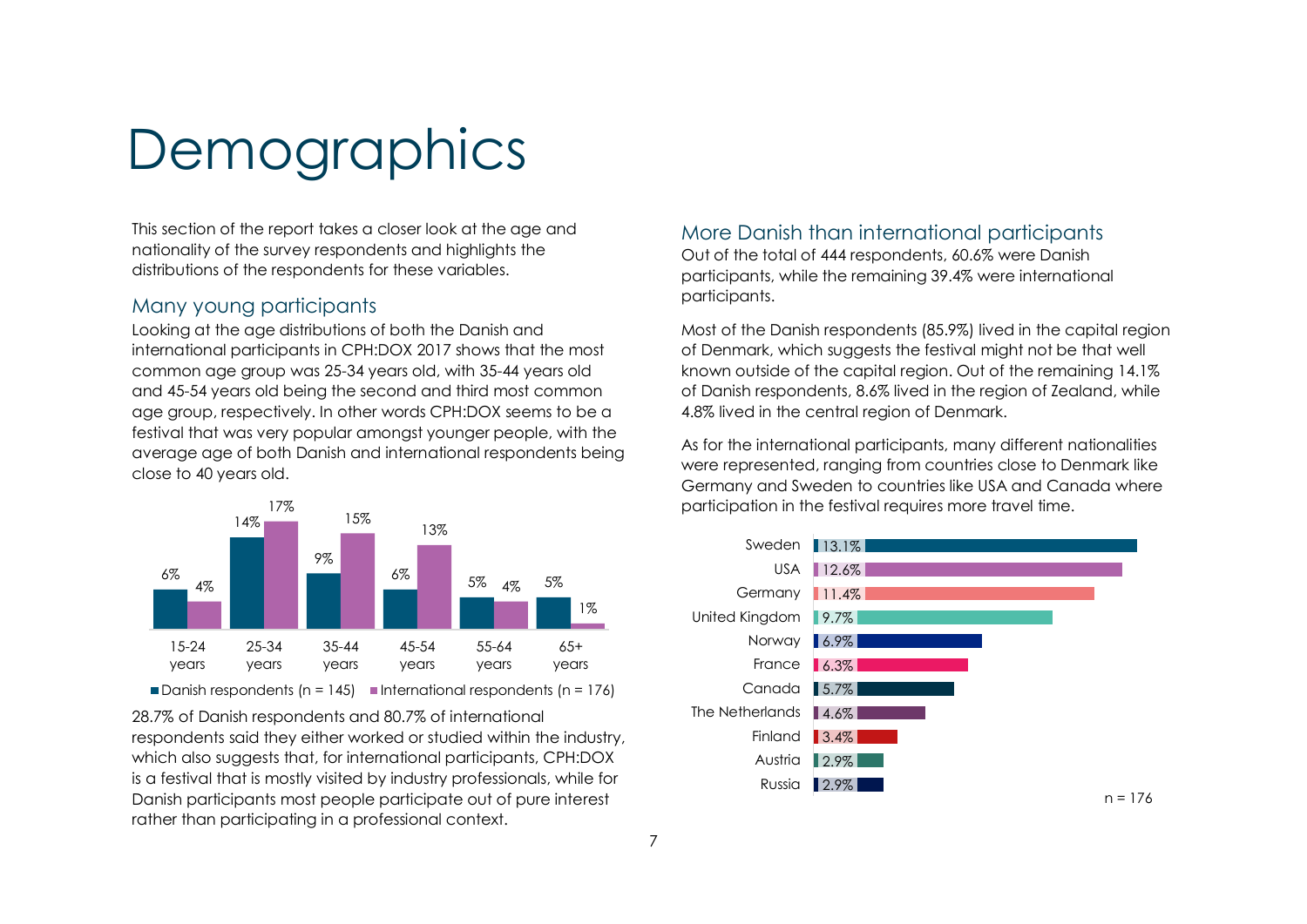## Analysing the participants

This section takes a closer look at the respondents' participation in CPH:DOX, which includes how many times they have participated, how many days they participated for as well as their participation in the side-events, their opinion on the value of CPH:DOX and their interaction with other aspects of the festival.

More than half of the participants in CPH:DOX 2017 were first-time participants, specifically:

- $\checkmark$  56.3% participated for the first time
- ✓ 12.5% had participated at least once before
- ✓ 11.6% had participated at least twice before
- $\checkmark$  19.6% had participated at least three times before

#### <span id="page-8-0"></span>Popular side-events

The festival included a total of five side-events, primarily for industry professionals. These are highlighted below. In total 37,2% participated in side-events.

- $\checkmark$  0.2% participated in all five side-events
- $\checkmark$  1.4% participated in four of the side-events
- $\checkmark$  5.0% participated in three of the side-events
- $\checkmark$  21.2% participated in two of the side-events
- $\checkmark$  62.8% did not participate in one of the side-events

**CPH:CONFERENCE:** A side-event where different speakers came to talk about art, technology, science and film-making and included topics ranging from artificial intelligence to how art can impact people and influence behaviour. CPH:CONFERENCE was attended by 34.7% of the international respondents and 9.7% of

the Danish respondents. The respondents did, however, participate in the conference for a varying number of days. Of the respondents that participated:

- ✓ 43.7% participated in one day of CPH:CONFERENCE
- ✓ 29.9% participated in two days of CPH:CONFERENCE
- ✓ 9.2% participated in three days of CPH:CONFERENCE
- ✓ 9.2% participated in four days of CPH:CONFERENCE
- ✓ 8.0% participated in all five days of CPH:CONFERENCE

This resulted in an average participation length of 2 days (n = 81).

**CPH:FORUM:** A side-event where 31 ongoing film projects were presented with the intent of building interest amongst the viewers and finding industry professionals who would be willing to help the different projects complete, either financially or through other measures of support. CPH:FORUM was attended by 30.7% of the international respondents and 7.5% of the Danish respondents.

**CPH:MEETINGS:** A side-event where actors, musicians, producers and other industry professionals hosted discussions about a topic of their choice. This side-event was meant to give the industry professionals a chance to present their opinion on subjects that were not necessarily related to the documentary industry (e.g. Brexit) and have a discussion about it with the CPH:MEETINGS participants. 19.9% of the international respondents and 9.0% of the Danish respondents participated in CPH:MEETINGS.

**CPH:LAB:** A side-event that focused on further developing the talents of up-and-coming film directors. 20 film directors were chosen amongst a group of applicants and were then asked to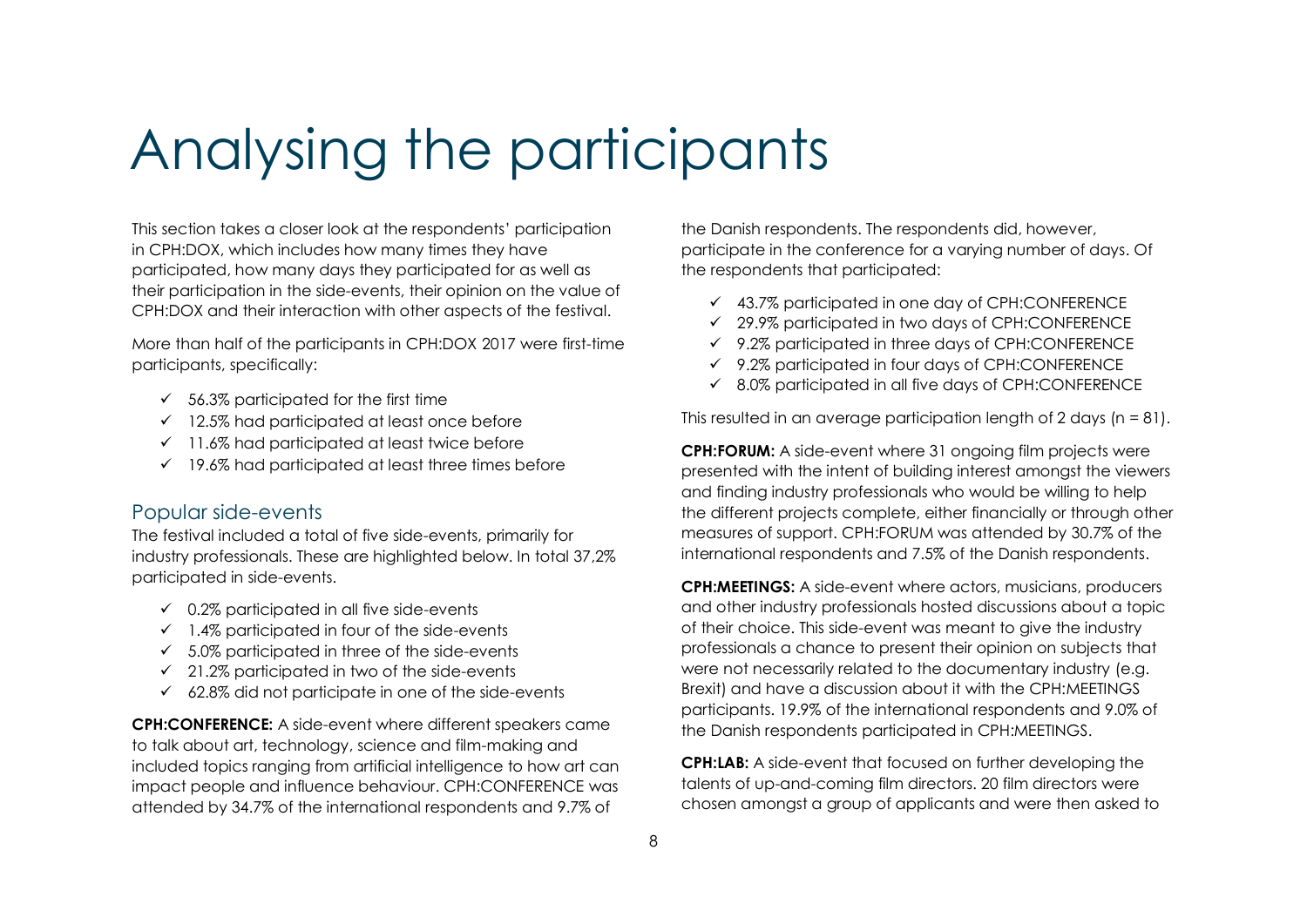create a film in pairs of two, while being supported by the CPH:DOX staff and teachers. 13.1% of the international respondents and 4.5% of the Danish respondents participated in CPH:LAB.

**CPH:WIP:** a side-event where 6 projects close to completion were showcased to industry professionals in order to try and generate funding, as well as help with the distribution of the final film. 9.1% of the international respondents and 0.7% of the Danish respondents participated in CPH:WIP.

CPH:DOXs headquarters, located at Charlottenborg Castle, was open for visitors and 78.8% of the respondents visited the headquarter. 17.4% of the respondents visited the headquarters once during the festival, while the remaining 61.4% of the respondents visited the headquarters more than once.

Furthermore, 30.3% of the respondents bought the CPH:DOX accreditation, which was restricted to purchase by industry professionals, journalists and students only.

#### <span id="page-9-0"></span>Using the CPH:DOX website to find films to watch

This year's CPH:DOX had more than 200 films, events, talks and other activities that the participants could take part in. Several of these were happening at the same time during each of the festival days, which means that the participants would have to pick and choose between the different activities.

The majority of respondents used the official CPH:DOX website to help them decide which film to watch (see graph below). Others used recommendations from friends and family or other sources than the ones specified. Amongst the comments in the "other" category, the most commonly mentioned sources were the CPH:DOX program and a combination of the listed information sources.

#### How the respondents chose which documentaries to watch



Danish respondents (n = 135) International respondents (n = 176)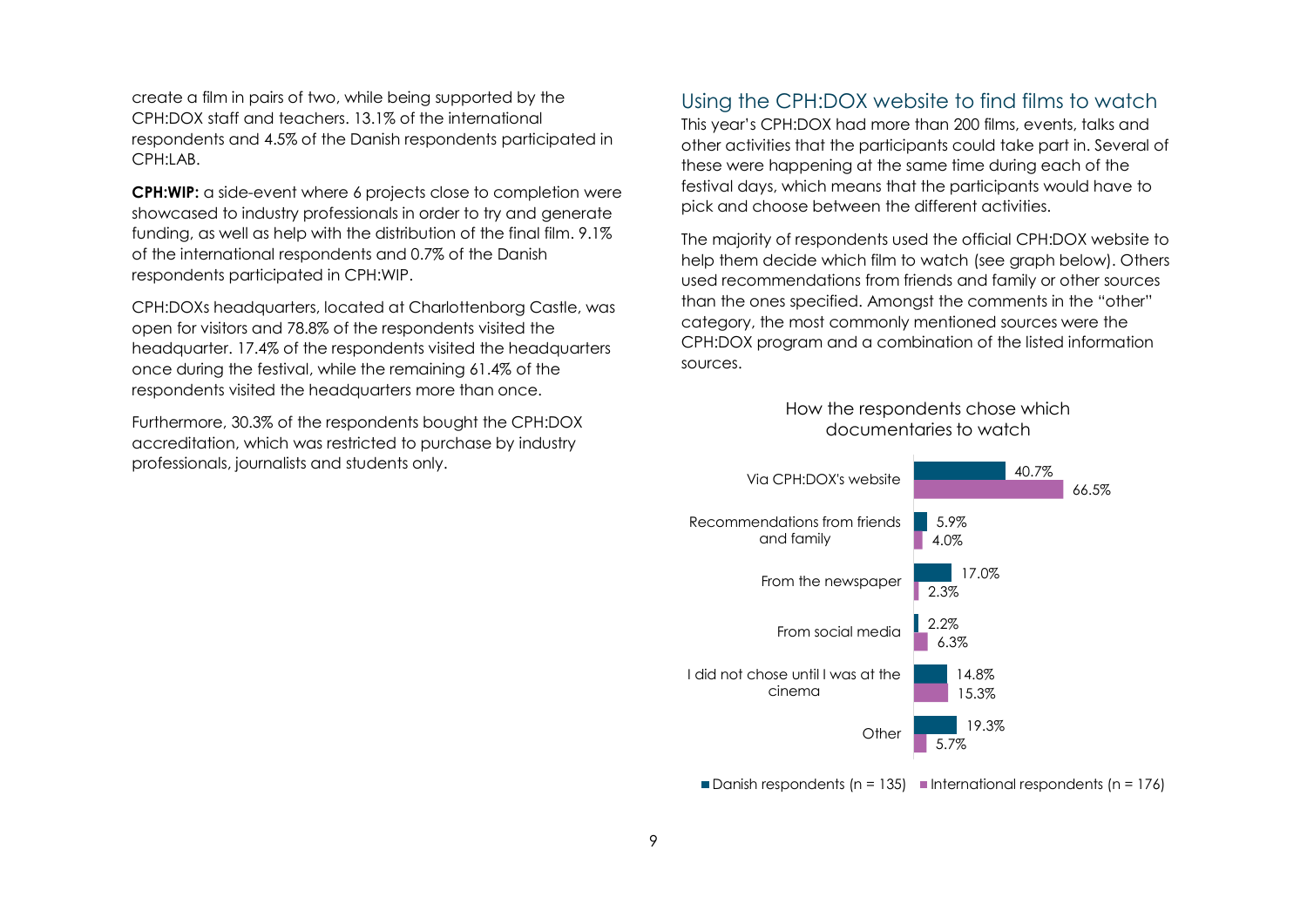#### <span id="page-10-0"></span>CPH:DOX gives new experiences

An important aspect of measuring the satisfaction with CPH:DOX is analysing which benefits participants received from taking part in the festival.

As can be seen in the graph below, the most popular value proposition, overall, was that CPH:DOX enables participants to experience new and different things and that it is an event locals can be proud of.

Not surprisingly perhaps, the international respondents emphasised in particular, besides the above, the value propositions relating to the city of Copenhagen, whether it was experiencing the city's atmosphere or by taking part in other events in Copenhagen. The event also made international participants want to return to Copenhagen in the future.

The Danish respondents' focus was, besides the above, on the value proposition relating to getting a broader understanding of social transformation. This was also the case, to some extent, for the international respondents.

When analysing the results, it should be noted that a huge part (86%) of the Danish respondents are from the Capital Region of Copenhagen, hence perhaps the explanation for the low score on propositions such as "made me want to come back to Copenhagen, "allow me to engage with locals" and "understand Danish culture" among the Danish respondents.

#### CPH:DOX ...



Danish participants (n = 268) International participants (n = 176)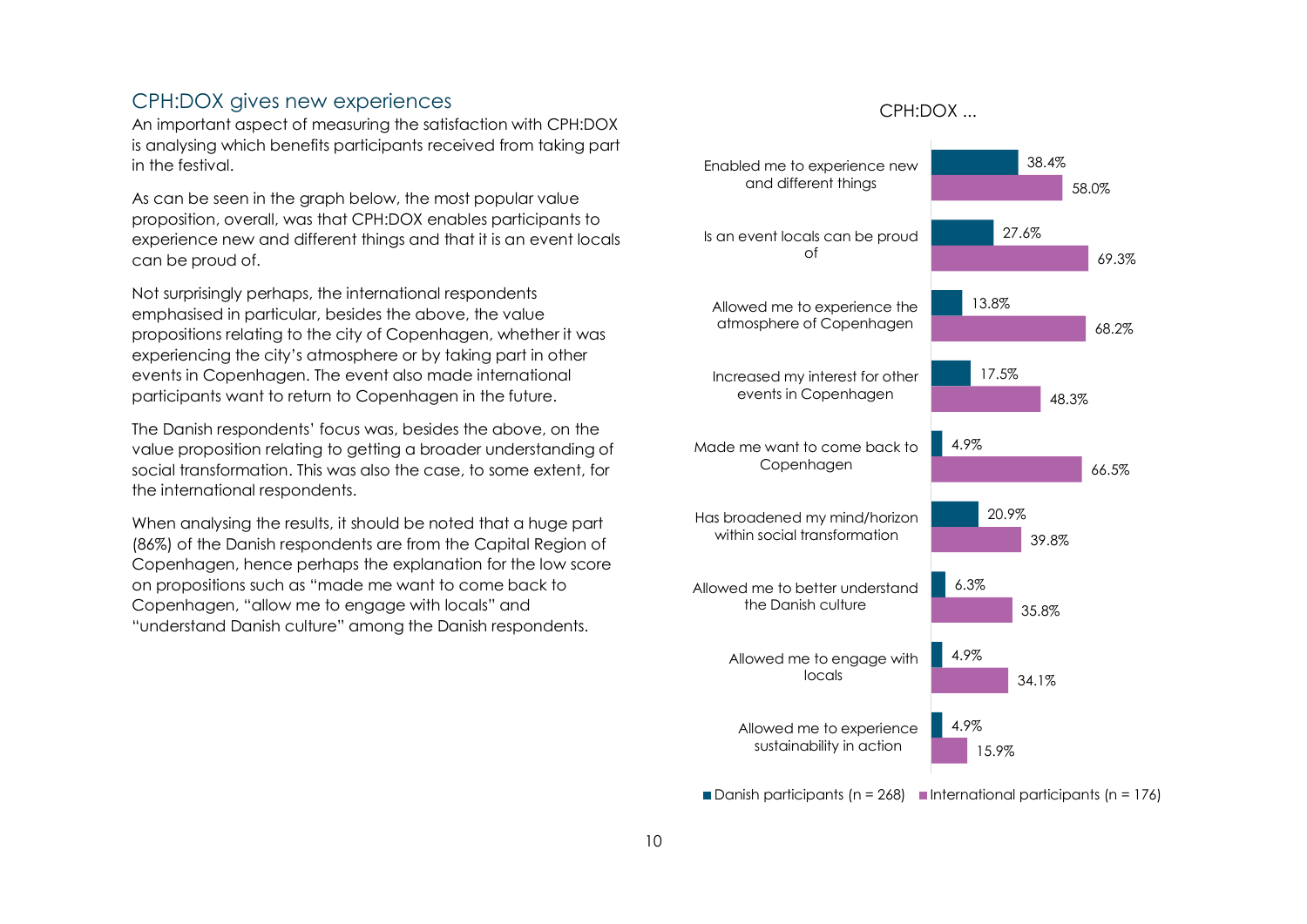#### <span id="page-11-0"></span>Following CPH:DOX on Facebook

Looking at how the respondents liked to interact with the festival online, showed that the most popular of CPH:DOX's social media accounts was Facebook, which was used by 35.1% of the respondents, while the second most popular social media account, Instagram, was used by 9.0% of the respondents.

In total, CPH:DOX uses five different social medias to connect with people who are interested in the festival. Comparing the answers which the survey respondents gave to the actual follower statistics from each of the social medias, show that the popularity of the social medias amongst the survey respondents more or less matches the real follower statistics. One key difference, however, was that Instagram was more popular than Twitter amongst the survey respondents, while the CPH:DOX Twitter account has more followers than the CPH:DOX Instagram account, as shown below:



Looking at the respondents' usage of the different social media accounts based on their nationality, shows that each of the social medias were more often used by international respondents than by Danish respondents. While this was the case for all of the

social medias, the difference was most significant for the medias that were most popular overall:

- $\checkmark$  50.6% of international respondents and 25% of the Danish respondents followed the CPH:DOX Facebook page
- $\checkmark$  14.8% of the international respondents and 5.2% of the Danish respondents followed the CPH:DOX Instagram page
- $\checkmark$  13.1% of the international respondents and 1.1% of the Danish respondents followed the CPH:DOX Twitter page
- $\checkmark$  4.5% of the international respondents and 1.9% of the Danish respondents followed the CPH:DOX YouTube page
- $\checkmark$  3.4% of the international respondents and 0.7% of the Danish respondents followed the CPH:DOX Vimeo page

This is contrasted by the fact that only 6.3% of international respondents and 2.2% of Danish respondents used social media to decide which films they were going to watch.

Comparing the fact that the international respondents made more use of CPH:DOX's social media pages with the fact that there were more industry professionals amongst the international respondents than the Danish respondents, suggests that industry professionals might be more engaged in the type of content that CPH:DOX posts on its social media pages or simply that they are more motivated to engage in discussion and content sharing, because it is a topic that is a large part of their professional lives.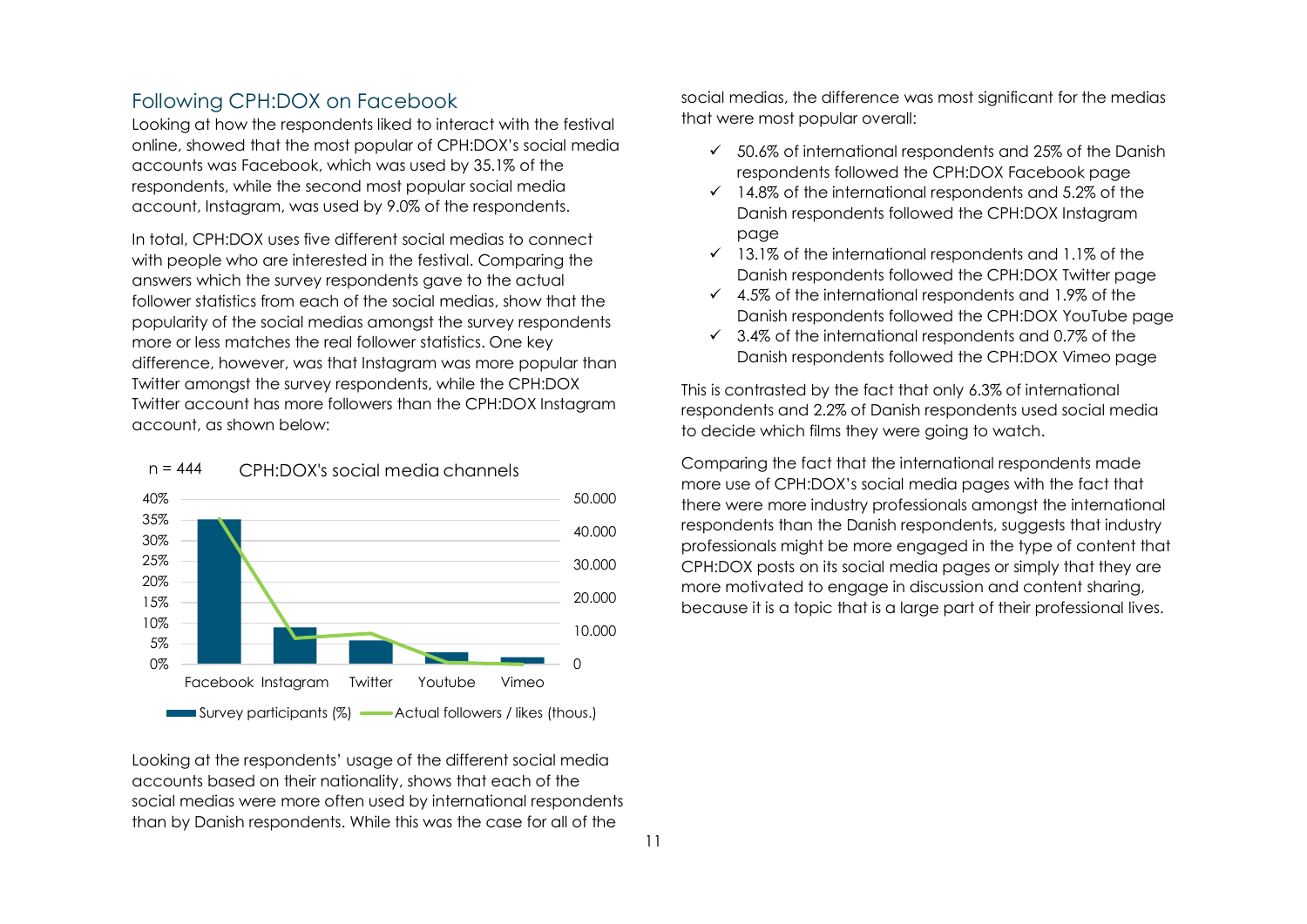#### <span id="page-12-0"></span>CPH:DOX is an introduction to film festivals

There are quite a few well-known film festivals around the world, such as the Sundance Film Festival in Utah, London and Hong Kong and the International Documentary Film Festival in Amsterdam. Yet almost one in three respondents states that CPH:DOX was the first film festival they have ever attended. The film festival in Amsterdam was also quite popular, especially among international respondents.

The "other" category included events such as:

- ✓ Nordisk Panorama
- ✓ SXSW
- ✓ Jihlava International Documentary Festival
- ✓ Visions du Réel
- ✓ Cinema du Réel
- ✓ Tribecca Film Festival
- ✓ Camden International Film Festival



 $\blacksquare$  Danish respondents (n = 268)  $\blacksquare$  International respondents (n = 176)

#### Film festivals, attended by respondents: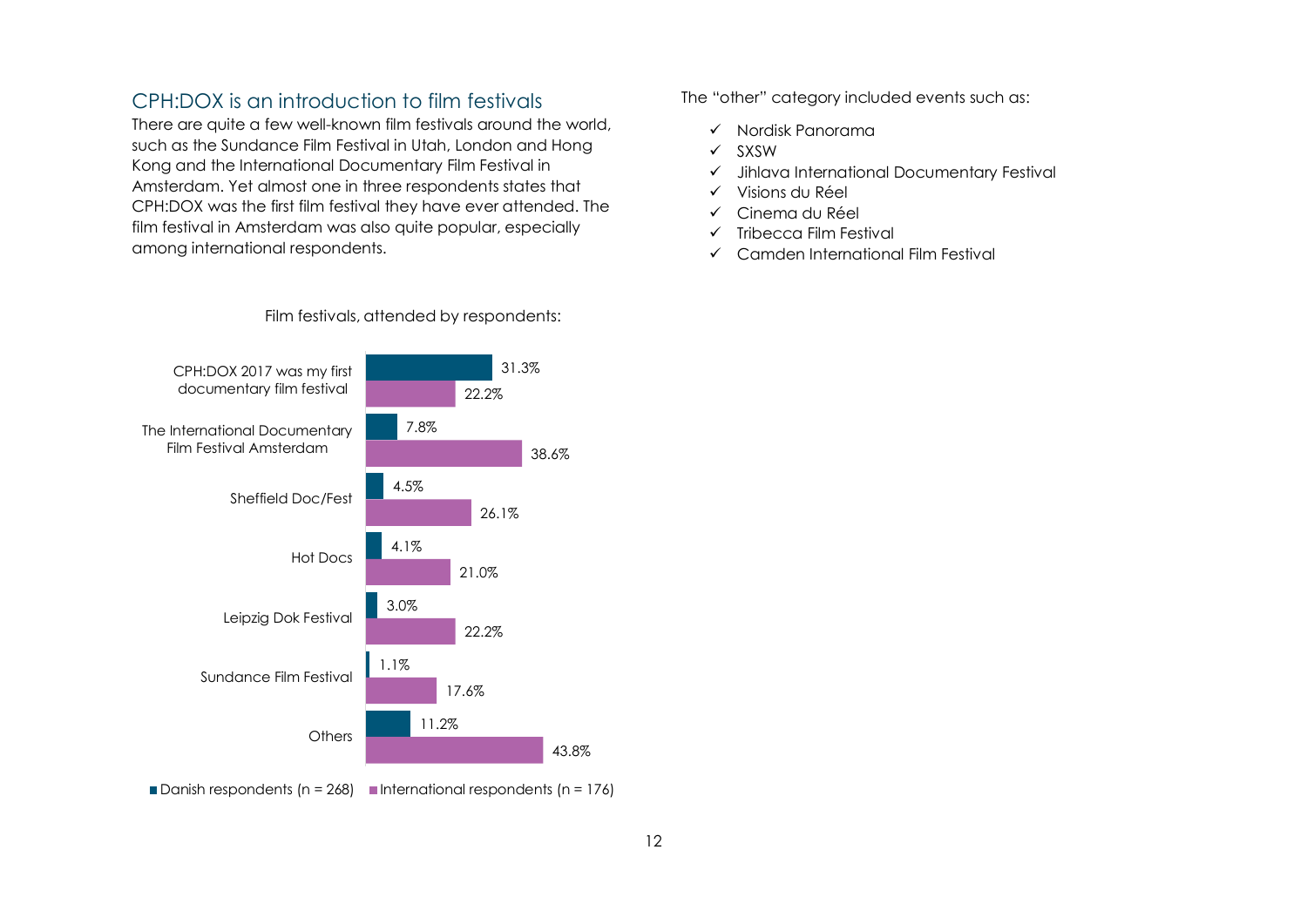#### <span id="page-13-0"></span>CPH:DOX 2017 was an exciting event

As a final question about the respondents' participation in the festival, they were asked to list three words that best described their experience with CPH:DOX. Below are listed the 10 most commonly used words:

- ✓ Exciting
- ✓ Interesting
- ✓ Inspiring
- ✓ Friendly
- ✓ Innovative
- ✓ International
- ✓ Diverse
- $V$  Fun
- ✓ Informative
- ✓ Cool

The above words illustrate the participants' overall experience with the festival.

The respondents' choice of words suggests that they, overall, had a good experience participating in the festival and that they obtained useful insights into the world of documentary film making. Comparing this to the comments that the respondents made about their best experiences at CPH:DOX underlines this. The vast majority of the comments were about the films included in the event and how much the participants enjoyed watching them. Another often mentioned aspect of the festival was the CPH:FORUM side-event and the fact that a lot of participants made new connections to other industry professionals and/or film enthusiasts. The two quotes below are from respondents attending the CPH:Forum, about their best experiences:

*"Meeting filmmakers and film professionals from around the world."*

*"Meeting and chatting with people from different cultures."*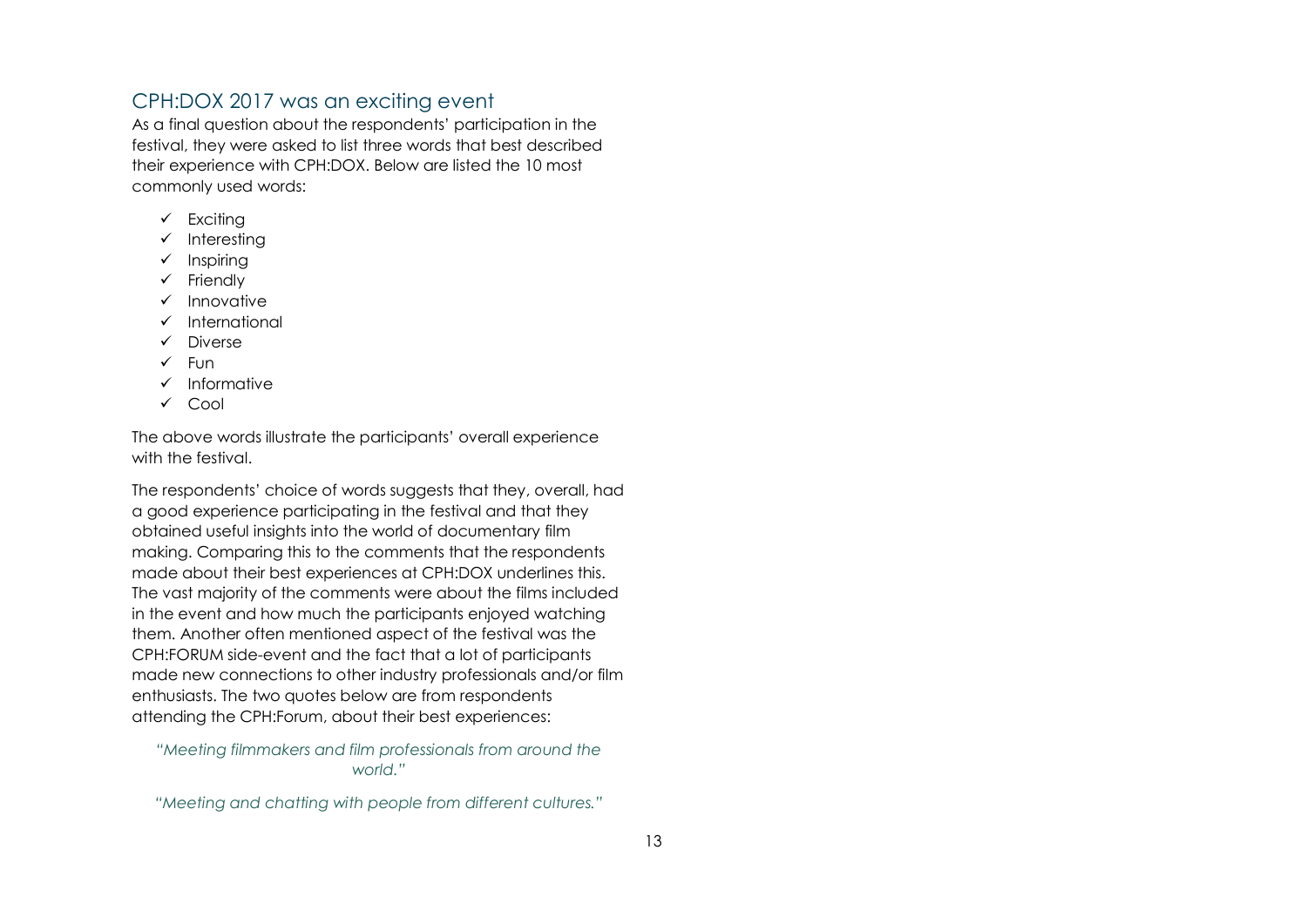## First-time vs. returning guests

This section takes a closer look at the demographics and festival preferences of 'first time' and returning participants in CPH:DOX in order to identify the differences, if any, between the two groups.

Returning participants have been identified as participants who have attended CPH:DOX at least once before.

- $\checkmark$  First time participants were mainly international participants (68.6%), while returning participants were mainly Danish participants (79.2%).
- $\checkmark$  40.7% of the first time participants were in Copenhagen for the first time, while 46.2% of them had been in Copenhagen more than two times before.
	- o 76.5% of the returning participants had been in Copenhagen more than two times before.

Furthermore, there were differences in how the two groups valued the event. (See the graph on the right). First time participants, overall, felt that they received more value from CPH:DOX on all of the included parameters.

The overall ranking of the parameters was, however, more or less the same for both groups. The exception to this is that the returning participants rated knowledge of social transformation higher than the new participants.

This could be explained by the returning participants having experienced a lot of the aspects of CPH:DOX before, whereas all of the events and activities were new to the new participants.

#### CPH:DOX ...



New participants (n = 175) Returning participants (n =  $269$ )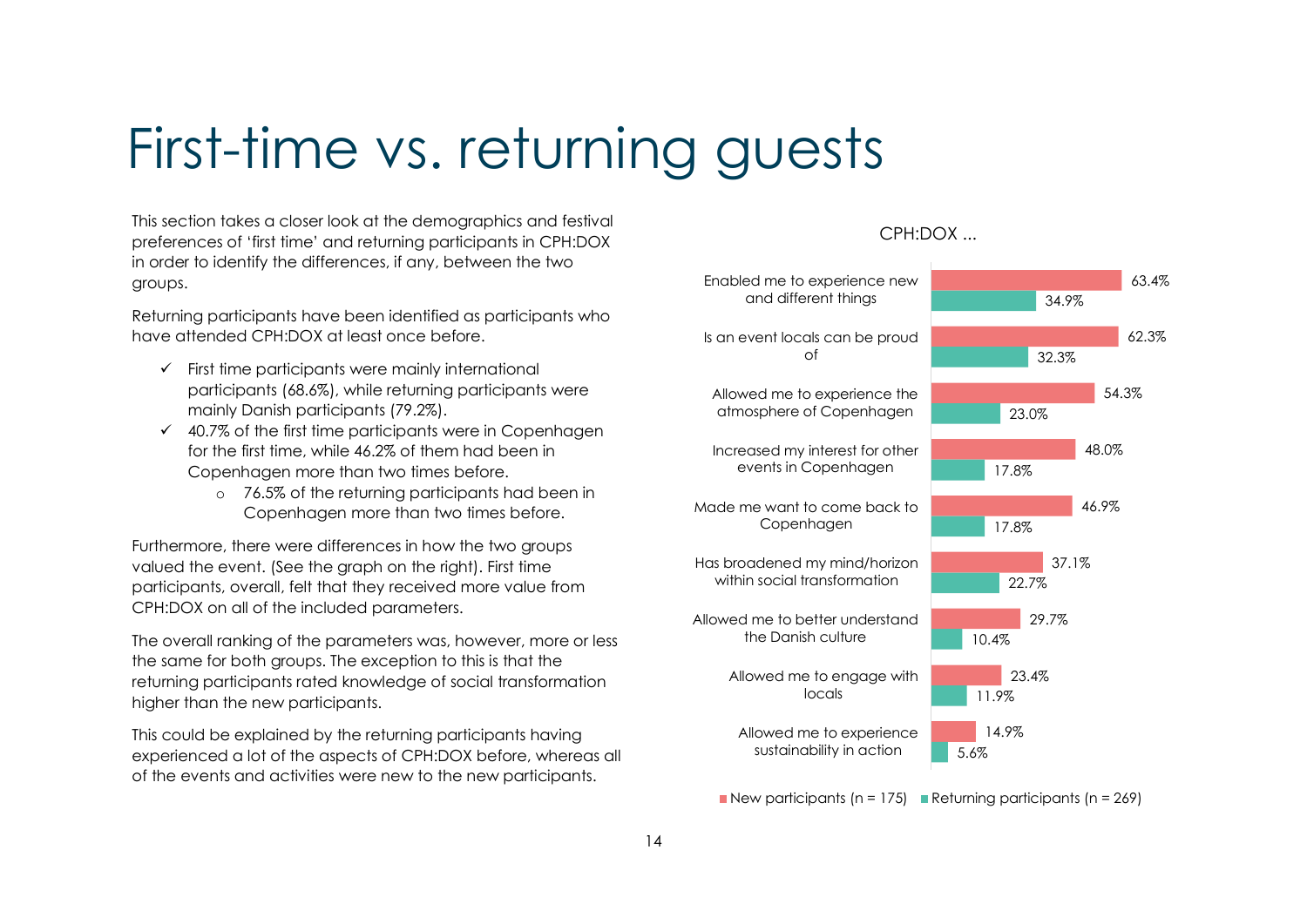### Industry professionals vs. documentary enthusiasts

Comparing the industry professionals' perception of the value of CPH:DOX to the opinions of the respondents that were not industry professionals shows slight differences between the two groups.

Keeping in mind that the majority of the industry professionals were international participants, whereas the majority of nonindustry professionals were Danes. This likely explains the difference in the perception of value related to the city of Copenhagen itself, such as the respondents' desire to return to Copenhagen in the future.

The most notable difference in terms of the respondents' value related to the documentary industry, is the fact that 77.4% of nonindustry professionals said that the event enabled them to experience new and different things, while this was the case for 53.7% of industry professionals. This is to be expected given the industry professionals knowledge of the field, but the fact that 53.7% of industry professionals said that they experienced something new and different should be considered very good. This means that CPH:DOX is able to offer new experiences to the majority of participants, which is a strength both in terms of marketing the festival and in terms of making word-of-mouth recommendations more effective. If the participants put emphasis on the new experiences they had during the festival, it might make others more likely to participate as well, in the hopes of having new experiences themselves.

This could potentially be used by CPH:DOX by encouraging participants to share their new experiences on social media with a hashtag such as #NewExperiences #CPH:DOX17, which will in turn also function as word-of-mouth recommendations that might attract new participants for future events, or make the participants' friends, family and colleagues enquire about the festival.



Industry professionals (n = 164) Documentary enthusiasts (n = 133)

#### CPH:DOX ...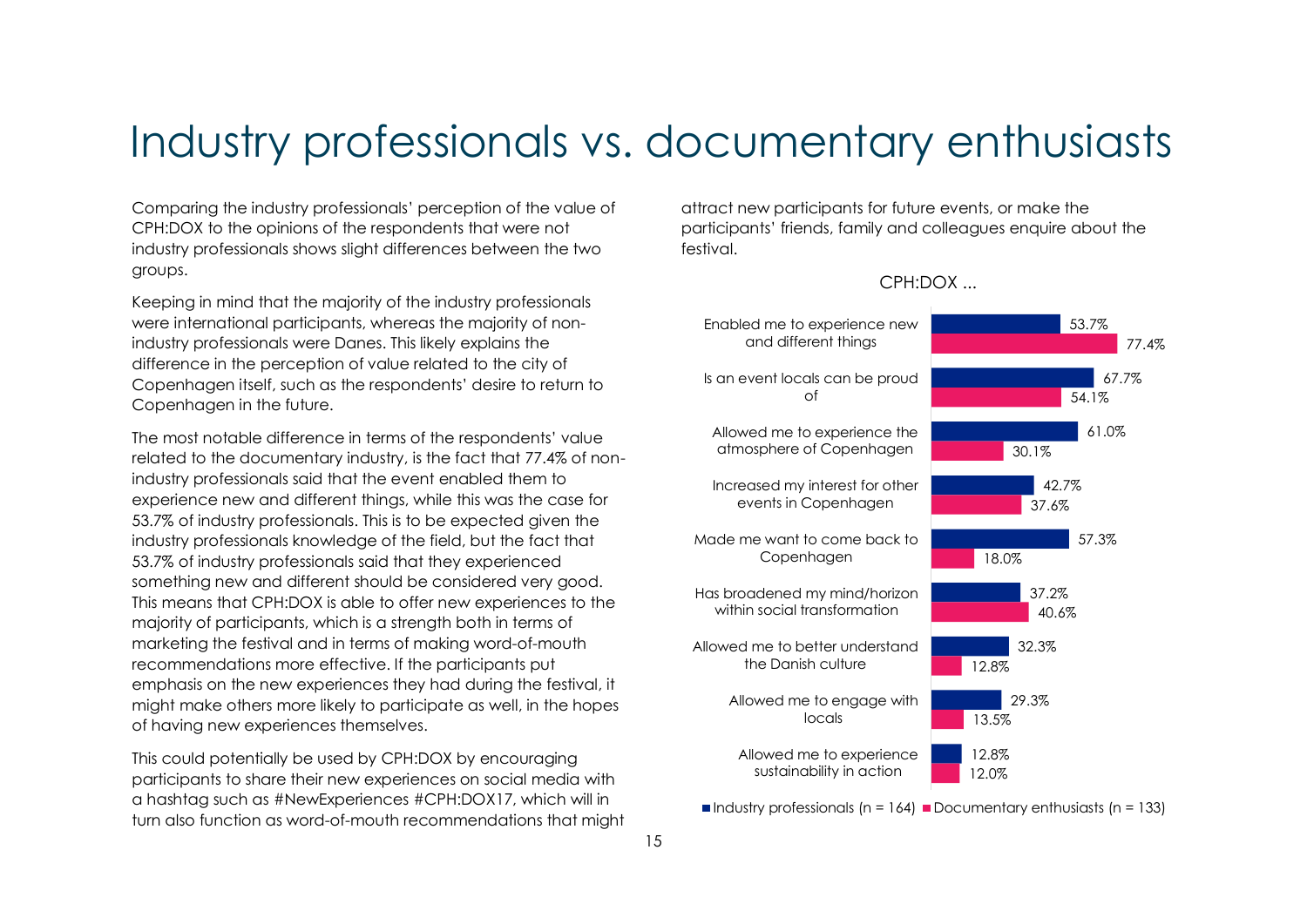## Documentary tourists

This section takes a closer look at the CPH:DOX participants as tourists in Copenhagen. Due to the low number of Danish respondents who lived outside of the Capital Region of Denmark (38), this section will only include results about the international participants.

The section includes results regarding the tourists' stay in Copenhagen, their interests, their participation in other events in Copenhagen and more.

#### <span id="page-16-0"></span>CPH:DOX was primary 'reason to go'

CPH:DOX was primary reason to go to Copenhagen for 78.3% of the international participants, while 4-5% visited Copenhagen due to business, holiday, a combination of business & holiday and studying, respectively.

The respondents did, however, choose a number of other or secondary reasons for visiting Copenhagen. The second most popular reason for visiting Copenhagen was to experience the city's atmosphere, but motivations such as visiting friends/family, shopping, gastronomy, meeting the locals and shopping were also fairly popular and were chosen by 12.6-15.4% of the international respondents. 12% of the respondents chose the "other" category in which most said that they were in Copenhagen for work-related reasons, without specifying whether it was related to the documentary film industry or not.

#### Other reasons to visit CPH

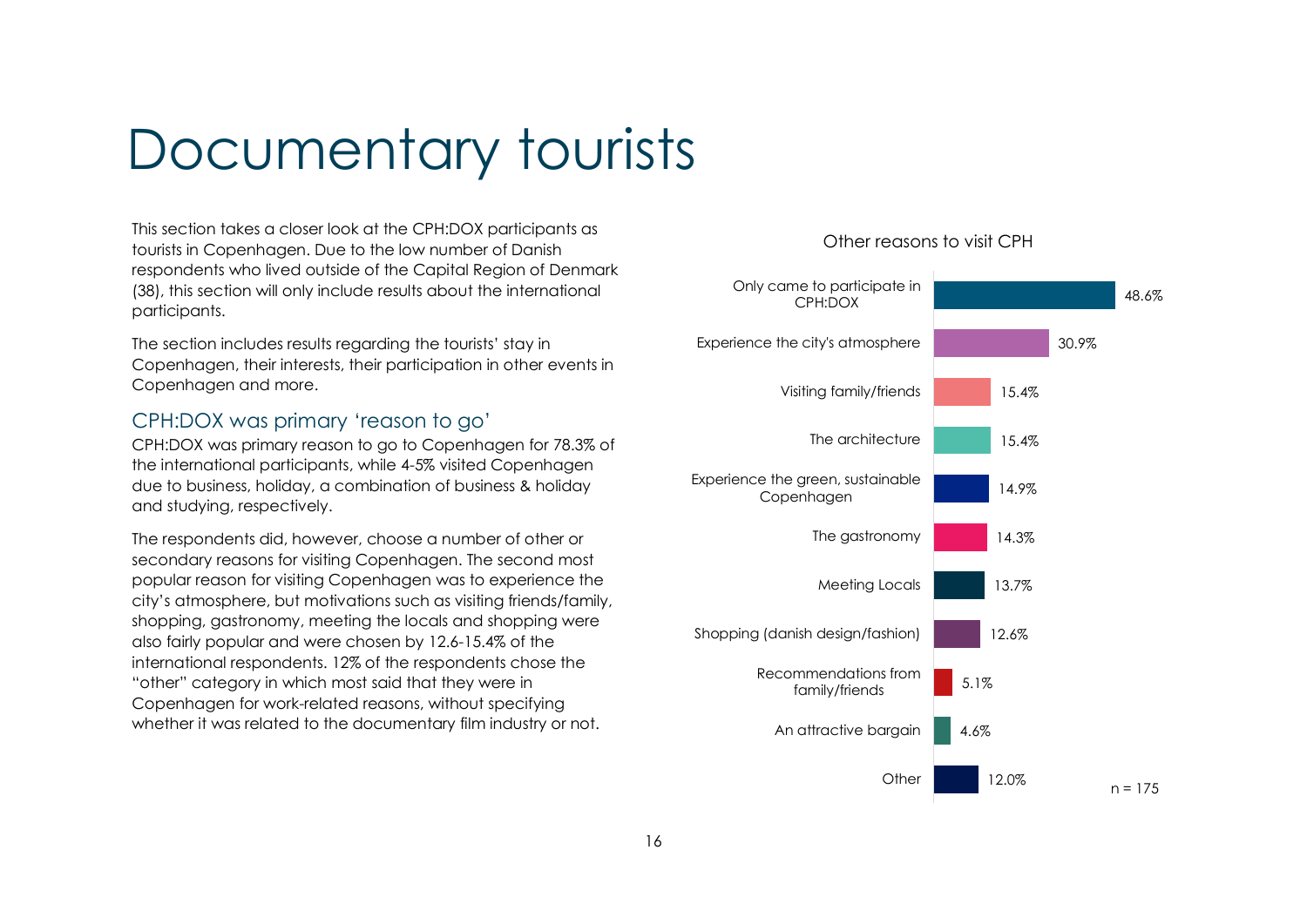#### <span id="page-17-0"></span>Word of mouth as an information source

The international respondents used a varied selection of information sources to find information about the city of Copenhagen. The most popular source was family and friends, which was used by 38.2% of the respondents. This source was closely followed by search engines, such as Google or Bing, which were used by 35.4% of the international respondents to find information about Copenhagen.

Interestingly many of the popular information sources relates to word of mouth. Other than getting information from family and friends, the international respondents also got information from online recommendations of Copenhagen as well as Trip Advisor, which is a site based around people being able to recommend, for instance, accommodation options or restaurants in a given city.

Furthermore, 25.1% of the respondents said that they did not search for information, which either suggests that they already knew a lot about the city or that they simply did not feel that it was necessary to look up additional information. Comparing this to the fact that 65.7% of the international respondents had been in Copenhagen one or more times before, it is definitely possible that the respondents simply felt they had all of the necessary information about the city. Alternatively, given that the vast majority of the respondents travelled to Copenhagen specifically to participate in CPH:DOX, it is also possible that a large number of the respondents were used to travel to events like CPH:DOX in relation to their work and thus were used to finding their way around in international cities.

#### Information sources

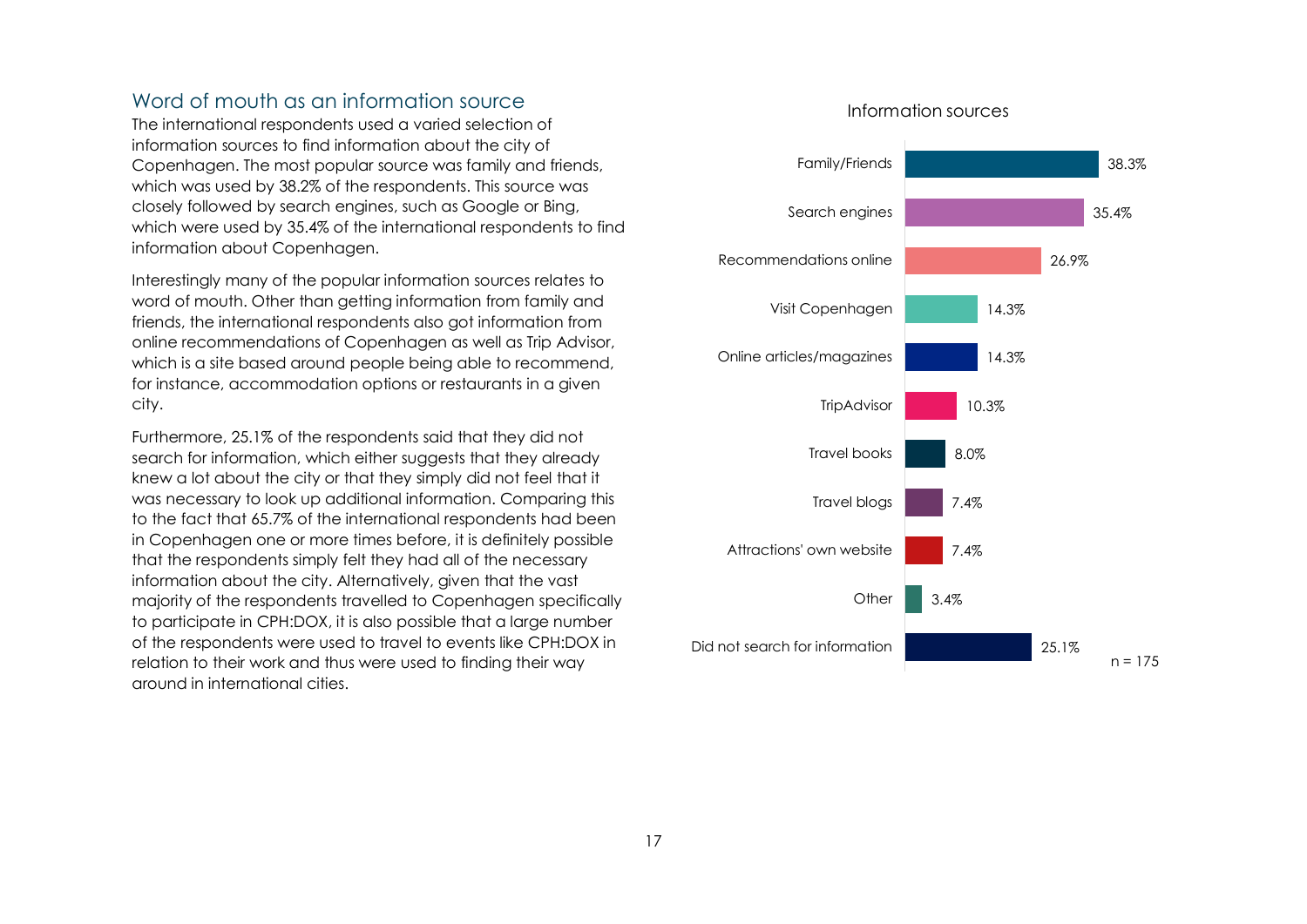#### <span id="page-18-0"></span>Taking public transport to visit tourist sites

The survey respondents stayed in Copenhagen for an average of 3.75 nights, during which they participated in other activities than CPH:DOX. The respondents were shown a list of activities that were available in the city of Copenhagen and asked which of the activities they took part in. The answers show that at least some of the respondents had time to do other activities.

The most popular activity by far was using public transportation. This could, however, be explained by their participation in CPH:DOX, given that the different activities which are part of the festival are located in different areas of the city and as a result, the participants would have to travel between these locations, which could be done by using public transportation.

Other popular activities included visiting cultural attractions like museums, tourist sites and the likes. Tourist sites, art exhibitions, tourist attractions and museums were all equally popular amongst the international respondents. Further comparison between the respondents showed that several respondents visited more than one of the types of cultural attractions. For instance, 57.9% of the respondents who said that they visited a tourist site also said that they visited an attraction. 66% of the respondents who said that they visited a museum also said that they visited an art exhibition. 37% of the respondents who visited an attraction also said that they visited a museum.

Bike rental was also a fairly common activity amongst the international respondents. Renting a bike could be a substitute for using public transportation and could therefore also have been used to travel between the different locations of CPH:DOX. Comparing the respondents' answers for the two variables shows that 50% of the respondents who said that they rented a bike also said that they used public transportation. In other words, 7.45% of respondents rented a bike instead of using public transportation to get around Copenhagen. This does not, however, include

other possible transportation methods, like walking and car rental.

Hop on/off busses and boats were the least popular of the included activities and was only used by 5.1% of the international respondents. Given that most of the international respondents had already been in Copenhagen at least once before, means there is a possibility that these tourists had already used these sightseeing transports during previous visits.

Lastly, 13.7% of respondents chose the "other" category, in which the most commonly given answers were:

- ✓ Visiting Christiania/Nyhavn
- ✓ Going shopping
- ✓ Going to restaurants and cafés
- $\checkmark$  Going to the theatre
- ✓ Going to the beach
- $\checkmark$  Walking through the city

#### Other activities

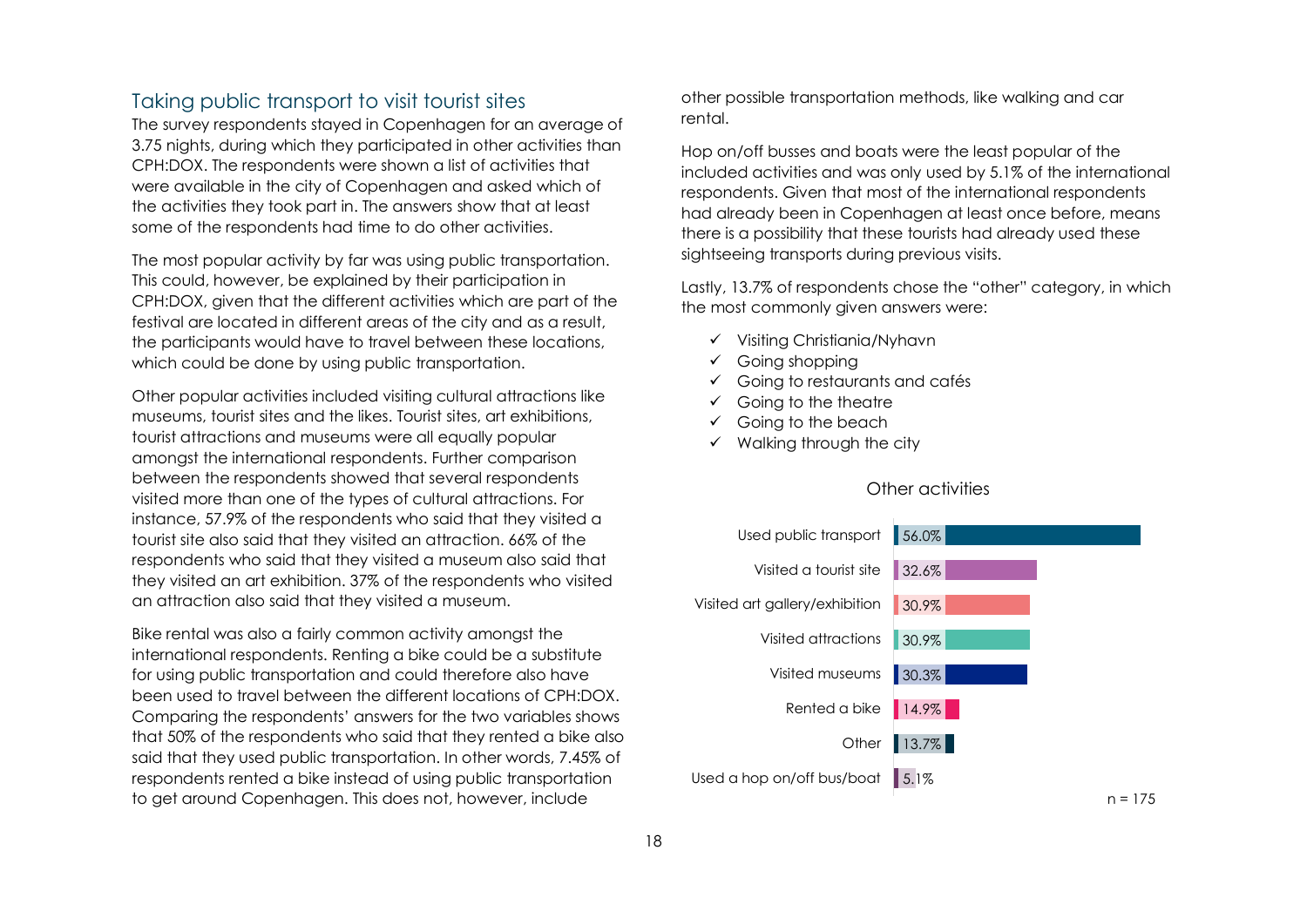#### <span id="page-19-0"></span>Previous participation in CPHPIX/Buster

65.7% of the international participants had been to Copenhagen on a previous occasion. These respondents were asked if they had previously participated in a list of events that have taken place in the city of Copenhagen.

There were not a lot of respondents who had previously participated in any of the listed events. The most popular event during previous visits in Copenhagen was the CPHPIX/Buster film festival which had been attended by 12.2% of the international respondents.

Distortion and the Copenhagen Jazz festival were also amongst the top visited events during the participants' previous visits to Copenhagen. Both of these events have had 11.3% of the respondents participate previously.

Even though it is a fairly low number of the respondents who had previously participated in the listed events, there does seem to be a correlation between the topics of the events in question. The CPHPIX/Buster film festival is the closest to CPH:DOX in terms of the topic given that they are both about films, whereas Distortion and the Copenhagen Jazz festival are both music festivals focused on different genres of music. The common denominator, however, was the focus on artistic creations in the form of music and films. If this was a general trend amongst the CPH:DOX participants, however, then the attendance in the Frost festival and the Copenhagen Photo festival stands out as being particularly low, given that these are also about artistic creations.

Another event that stands out to an extend is the Copenhagen Fashion Week. Creating clothing and fashion trends is also considered an artistic creation and yet only 4.3% of the respondents have participated during previous visits. This suggests that it is not necessarily all artistic creations that are equally interesting to the average CPH:DOX participants and that films and music was what interested them the most.

#### Event participation during previous visits to **Copenhagen**

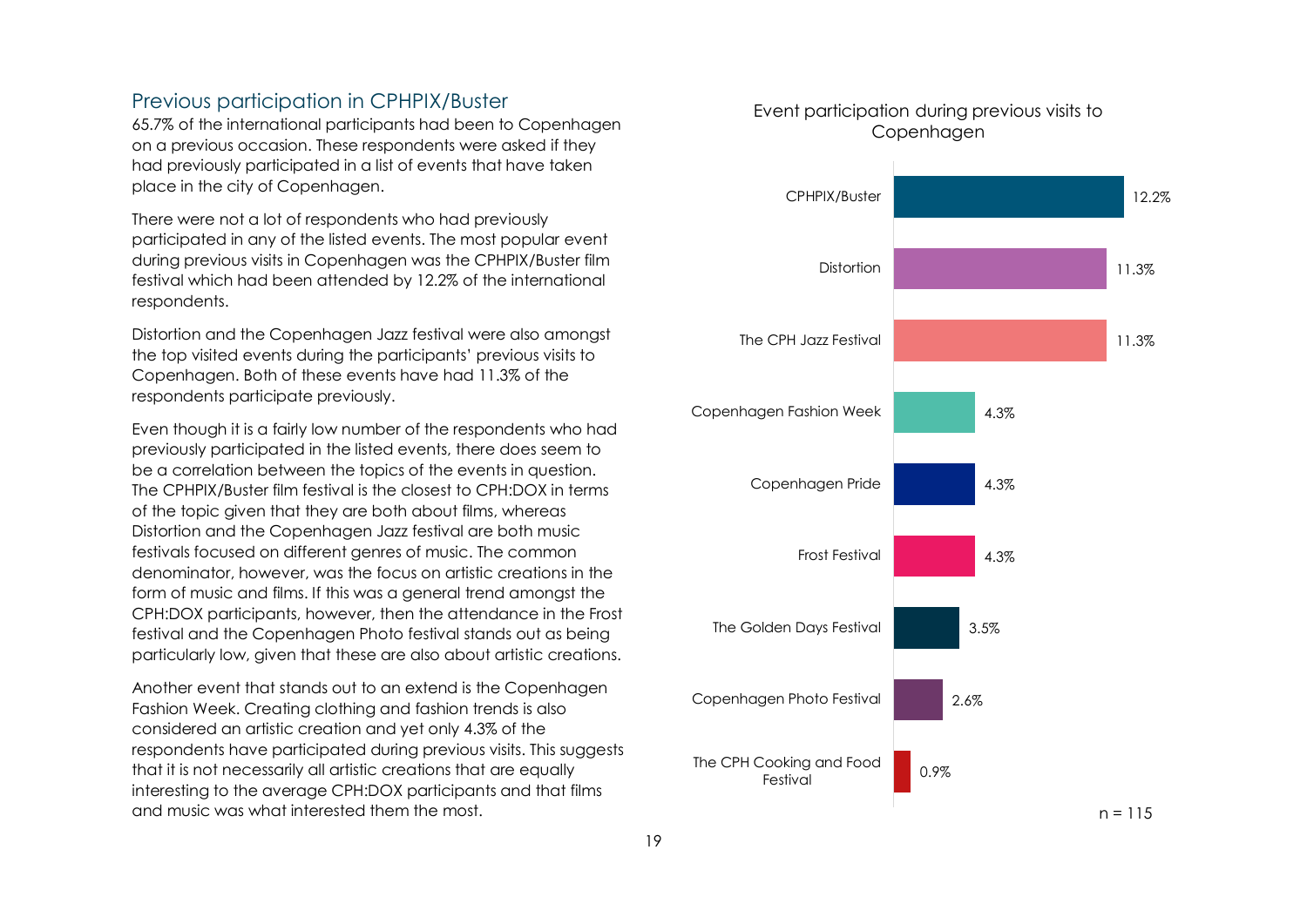#### <span id="page-20-0"></span>Interest in future events in Copenhagen

Looking at the respondents' desire to participate in the same Danish events during future visits to Copenhagen shows that quite a few of the respondents were interested in participating in the various events.

The CPHPIX/Buster film festival was, again, the most popular event on the list with 40% of the respondents saying that they would consider participating in the event in the future. This is likely due to the similarity of the topics in CPH:DOX and the CPHPIX/Buster film festival.

Distortion and the Copenhagen Jazz festival were also very popular, which is to be expected given that they were amongst the most popular events during the respondents' previous visits to Copenhagen.

One event that stands out, however, is the Copenhagen Photo festival which was amongst the least popular events during previous visit, but is the second most popular event in terms of whether the respondents would consider coming back to Copenhagen in order to participate in the event.

Overall each of the included events had more than 10% of the respondents who said that they were willing to consider coming back to Copenhagen in order to participate in the event. Furthermore, the most popular events for future participation were the events that are about showcasing artistic creations, whether it is films, music or pictures. This suggests that respondents who had participated in an event with a given topic, could also be a possible participant for other events with similar topics. Therefore, it might be beneficial for these events, and for the participants, if the events were to cooperate and create joint activities that are meant to cross-promote the events. It would be beneficial for the events themselves because it is likely to attract more participants to each of the events that cooperates and it would be beneficial for the participants because they would be

informed about events with similar topics that they might be interested in, but might otherwise not have known about.

#### Event participation during future visits to Copenhagen

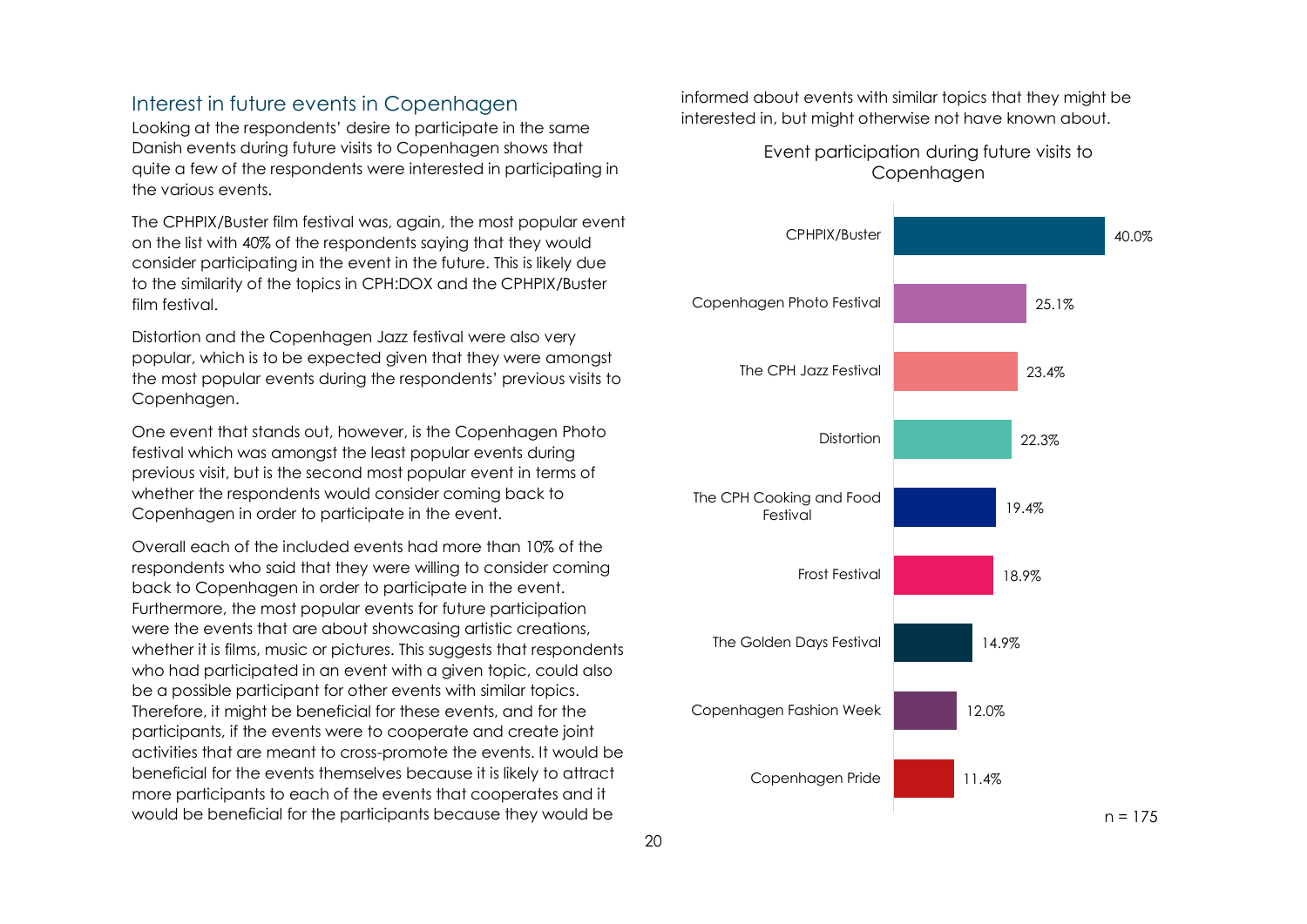#### <span id="page-21-0"></span>Enjoying art, architecture and history

Other than the fact that the respondents attended CPH:DOX, which a festival that revolves around the art of creating documentary films, they also seem to have an interest in the artistic based on their preferences for participating in other events in Copenhagen. This is further underlined by the answers that the respondents gave when they were asked to choose which topics from a list, they were interested in.

85.7% of the respondents said that they were interested in art, which was the most popular topic out of the ones listed. This combined with the interest for architecture and history could explain why a third of the respondents were interested in visiting tourist sites, museums, attractions and art exhibitions, respectively.

These answers can, in combination with the respondents' preferences for participating in other events in Copenhagen, be used to find out what kind of co-operations with other events might be enjoyable for the CPH:DOX participants and attract new participants to the CPH:DOX festival.

Furthermore, it can give the CPH:DOX organizers an idea of which documentary topics might be most popular with the participants. Based on the graph on the right topics such as history, gastronomy and politics might be popular documentary topics that can be included in future editions of the festival.

Lastly, 32.6% of the respondents, however, said that they are interested in fashion, but only 12% said that they would consider coming back to Copenhagen in order to participate in the Copenhagen Fashion Week. This suggests that an interest in a given topic is not necessarily enough to make a person want to travel to another country to participate in an event about that given topic.

#### Topical interests



 $n = 175$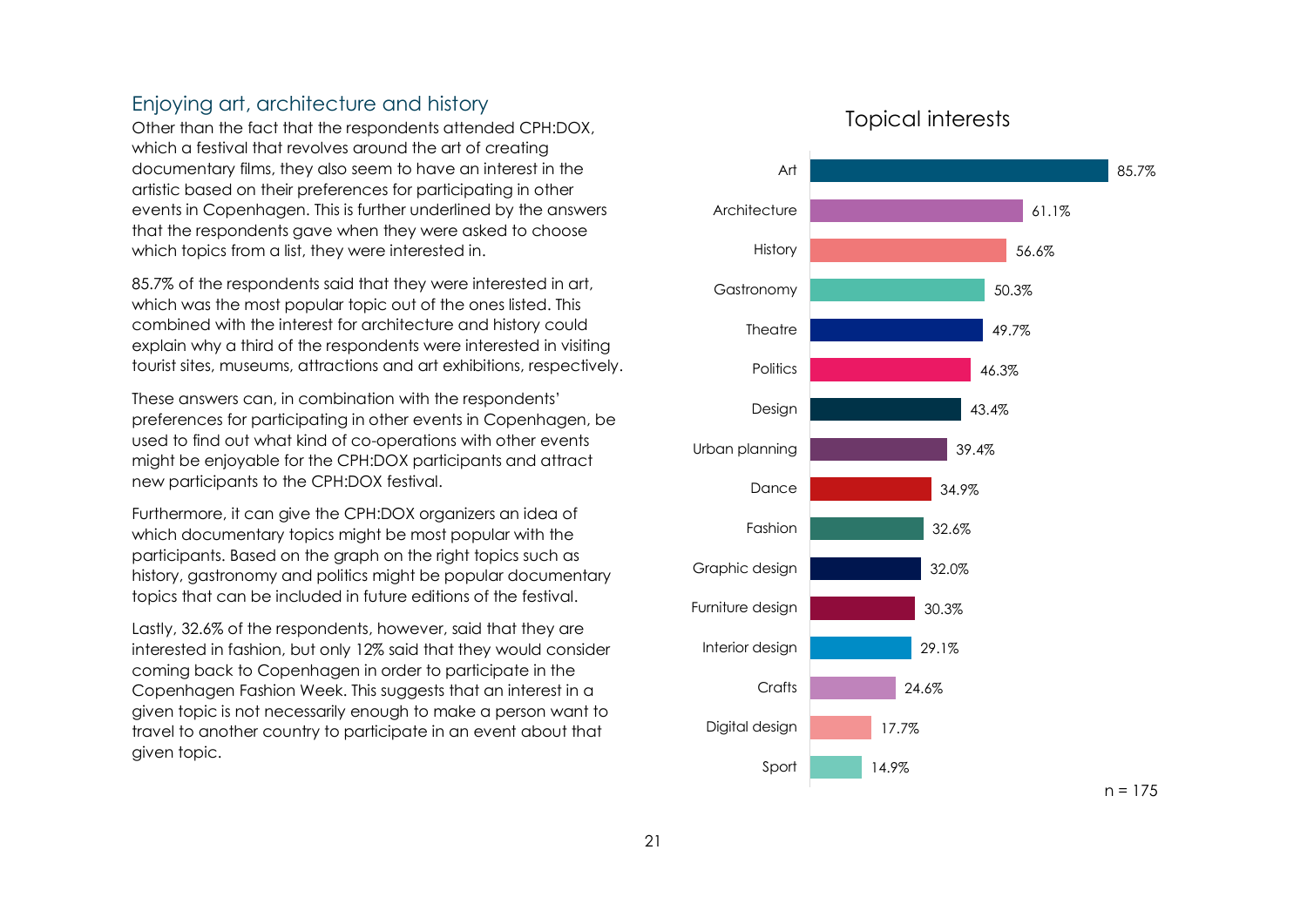#### <span id="page-22-0"></span>Internationals are solo travelling, return visitors

The majority of the international participants in this year's CPH:DOX were return visitors to Copenhagen who travelled alone.

- $\checkmark$  34.3% were visiting Copenhagen for the first time
- ✓ 13.7% had visited Copenhagen once before
- $\checkmark$  5.1% had visited Copenhagen twice before
- $\checkmark$  46.9% had visited Copenhagen more than two times before

Furthermore 59.4% of international participants travelled alone to Copenhagen in order to participate in CPH:DOX, which could potentially be explained by the fact that most of the respondents travelled to Copenhagen, primarily or exclusively, to participate in the festival.

- $\sqrt{59.1\%}$  travelled alone
- ✓ 21.0% travelled with 1 partner
- $\checkmark$  12.5% travelled with 2 partners
- $\checkmark$  5.7% travelled with 3-5 partners
- $\checkmark$  1.7% travelled with more than 5 partners

#### Staying 4 nights in hotel rooms

The average length of stay in Copenhagen of 3.75 nights, which means that the respondents likely had time to take part in other activities while in Copenhagen, which might have been spent visiting tourist attractions, as shown in the section about activities. Overall the distribution of nights spent in Copenhagen can be seen to the right.



Furthermore, the most commonly chosen type of accommodation was hotel rooms followed by both staying with family and renting houses/apartments through Airbnb. Both of these options were almost equally popular as shown below:



Some of the respondents also chose to stay in hostels (5.5%) or use other types of private rental (3.6%), but this was only the case for a small number of the respondents.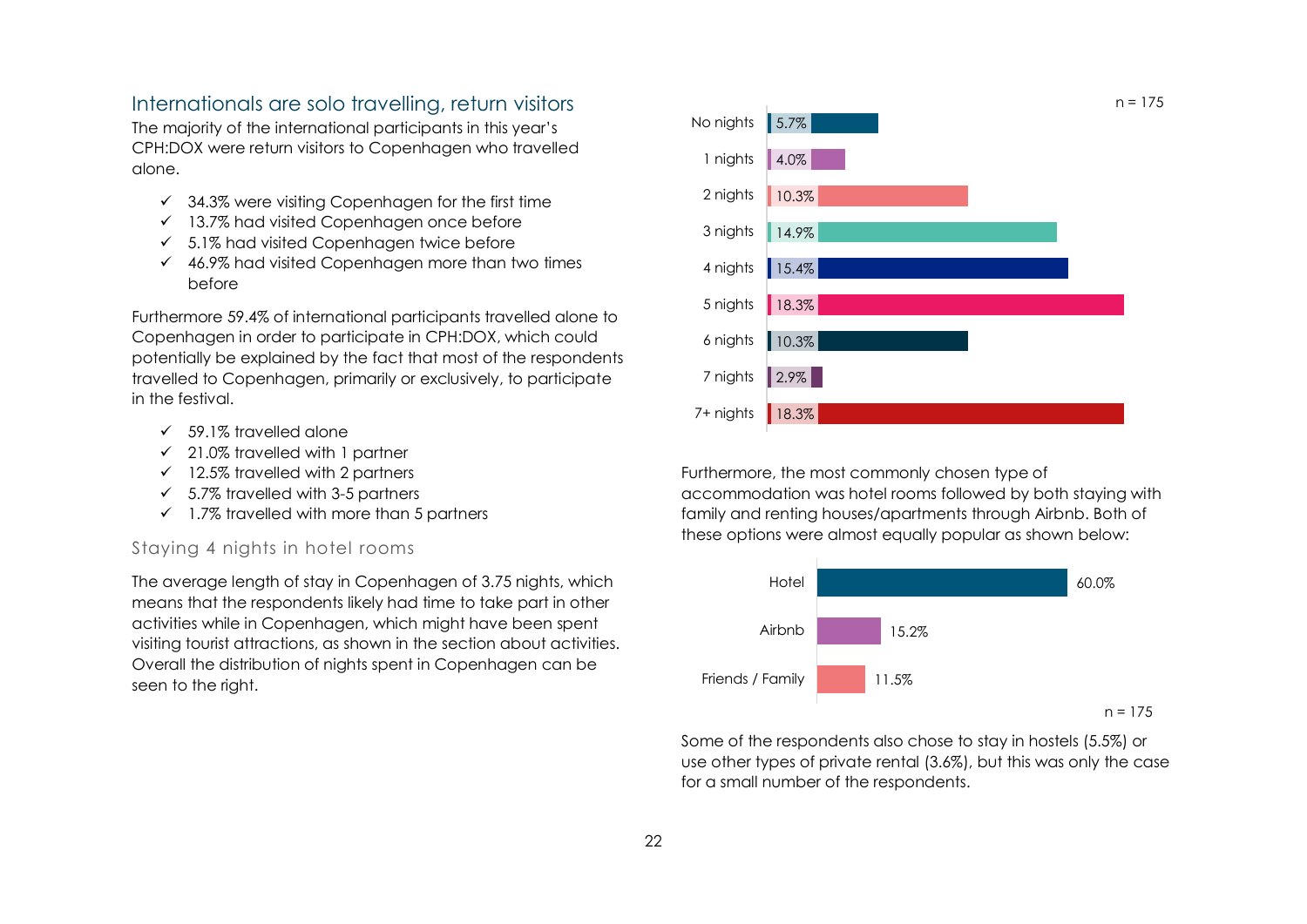## Appendix

Accommodation options



#### Primary reason to visit CPH



#### 48.6% 30.9% 15.4% 15.4% 14.9% 14.3% 13.7% 12.6% 5.1% 4.6% 0.0% CPH:DOX Experience the city's atmosphere Visiting family/friends The architecture Experience the green, sustainable Copenhagen The gastronomy Meeting Locals Shopping (Danish design/fashion) Recommendations from family/friends An attractive bargain It was part of an organized tour

**Other** 

12.0%

 $n = 175$ 

#### Other reasons to visit CPH

Only came to participate in

23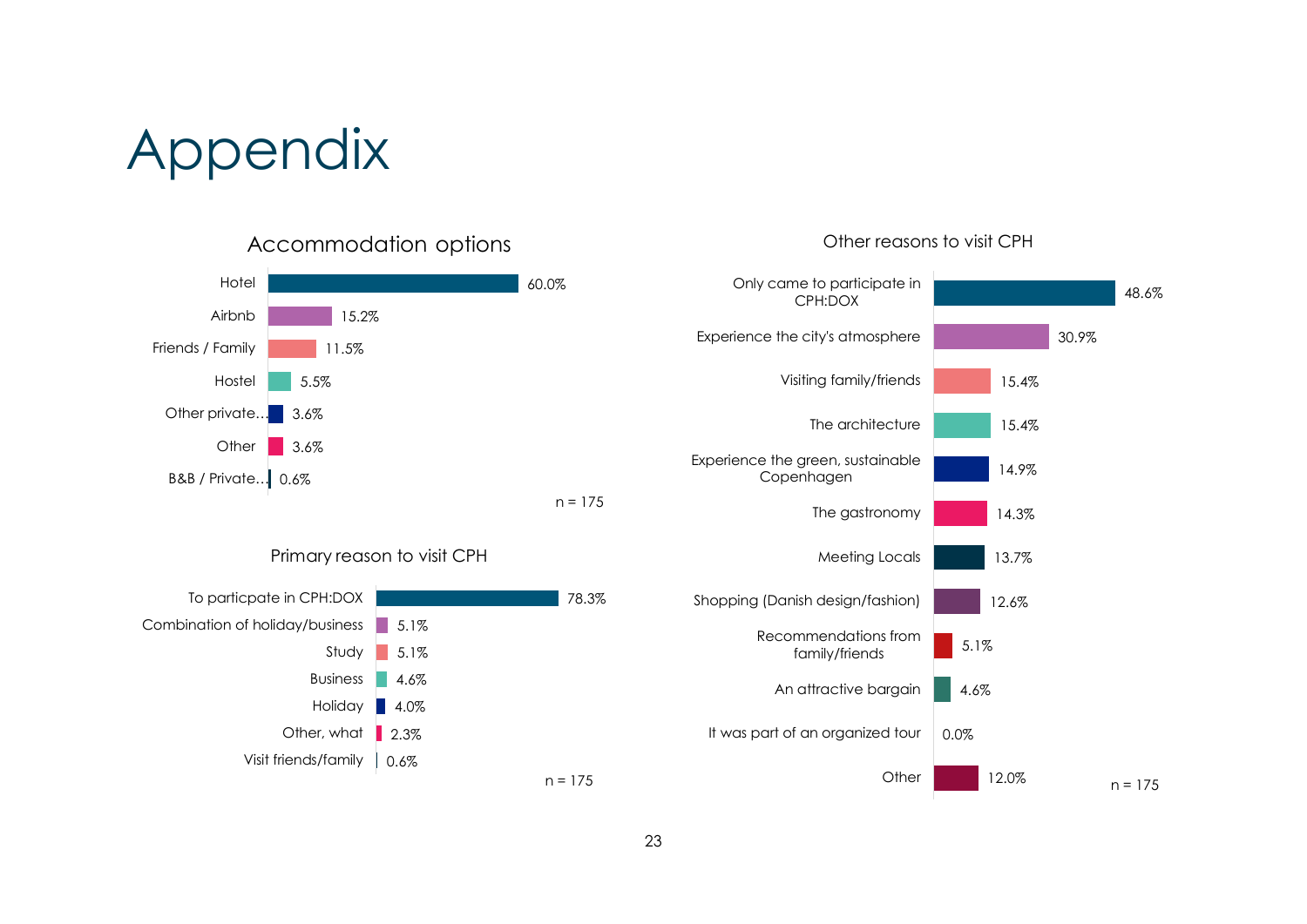

**Nationality** 

#### Net Promoter Score